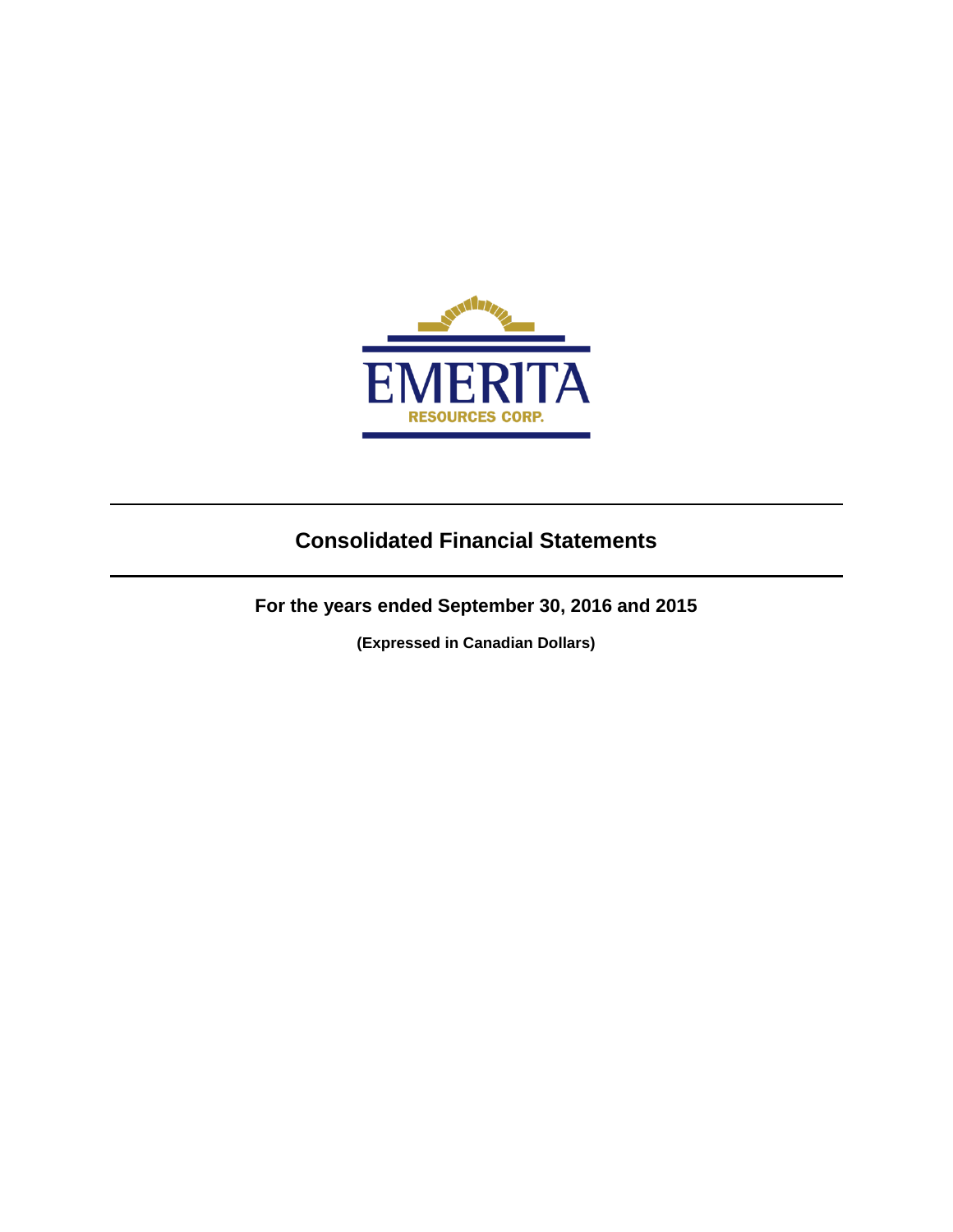McGovern, Hurley, Cunningham, LLP

**Chartered Accountants** 

251 Consumers Road, Suite 800 Toronto, Ontario M2J 4R3 Canada

Tel +1 416-496-1234<br>Fax +1 416-496-0125 Email info@uhymh.com Web www.uhymh.com

#### INDEPENDENT AUDITOR'S REPORT

To the Shareholders of Emerita Resources Corp.

We have audited the accompanying consolidated financial statements of Emerita Resources Corp. and its subsidiary, which comprise the consolidated statements of financial position as at September 30, 2016 and 2015, and the consolidated statements of loss and comprehensive loss, consolidated statements of changes in shareholders' equity and consolidated statements of cash flows for the years then ended, and a summary of significant accounting policies and other explanatory information.

#### Management's Responsibility for the Consolidated Financial Statements

Management is responsible for the preparation and fair presentation of these consolidated financial statements in accordance with International Financial Reporting Standards and for such internal control as management determines is necessary to enable the preparation of consolidated financial statements that are free from material misstatement, whether due to fraud or error.

#### Auditor's Responsibility

Our responsibility is to express an opinion on these consolidated financial statements based on our audits. We conducted our audits in accordance with Canadian generally accepted auditing standards. Those standards require that we comply with ethical requirements and plan and perform the audit to obtain reasonable assurance about whether the consolidated financial statements are free from material misstatement.

An audit involves performing procedures to obtain audit evidence about the amounts and disclosures in the consolidated financial statements. The procedures selected depend on the auditor's judgment, including the assessment of the risks of material misstatement of the consolidated financial statements, whether due to fraud or error. In making those risk assessments, the auditor considers internal control relevant to the entity's preparation and fair presentation of the consolidated financial statements in order to design audit procedures that are appropriate in the circumstances, but not for the purpose of expressing an opinion on the effectiveness of the entity's internal control. An audit also includes evaluating the appropriateness of accounting policies used and the reasonableness of accounting estimates made by management, as well as evaluating the overall presentation of the consolidated financial statements.

We believe that the audit evidence we have obtained is sufficient and appropriate to provide a basis for our audit opinion.

#### Opinion

In our opinion, the consolidated financial statements present fairly, in all material respects, the financial position of Emerita Resources Corp. and its subsidiary as at September 30, 2016 and 2015, and their financial performance and cash flows for the years then ended in accordance with International Financial Reporting Standards.

#### Emphasis of Matter

Without qualifying our opinion, we draw attention to Note 1 in the consolidated financial statements which indicates that Emerita Resources Corp. had continuing losses during the year ended September 30, 2016 and a working capital deficit as at September 30, 2016. These conditions along with other matters set forth in Note 1 indicate the existence of a material uncertainty that may cast significant doubt about Emerita Resources Corp.'s ability to continue as a going concern.

McGOVERN, HURLEY, CUNNINGHAM, LLP

Mellown, Murley, Cunninghin, LLP

 Chartered Accountants Licensed Public Accountants

TORONTO, Canada January 26, 2017

mber of UHY International, a network of independent accounting and consulting firms

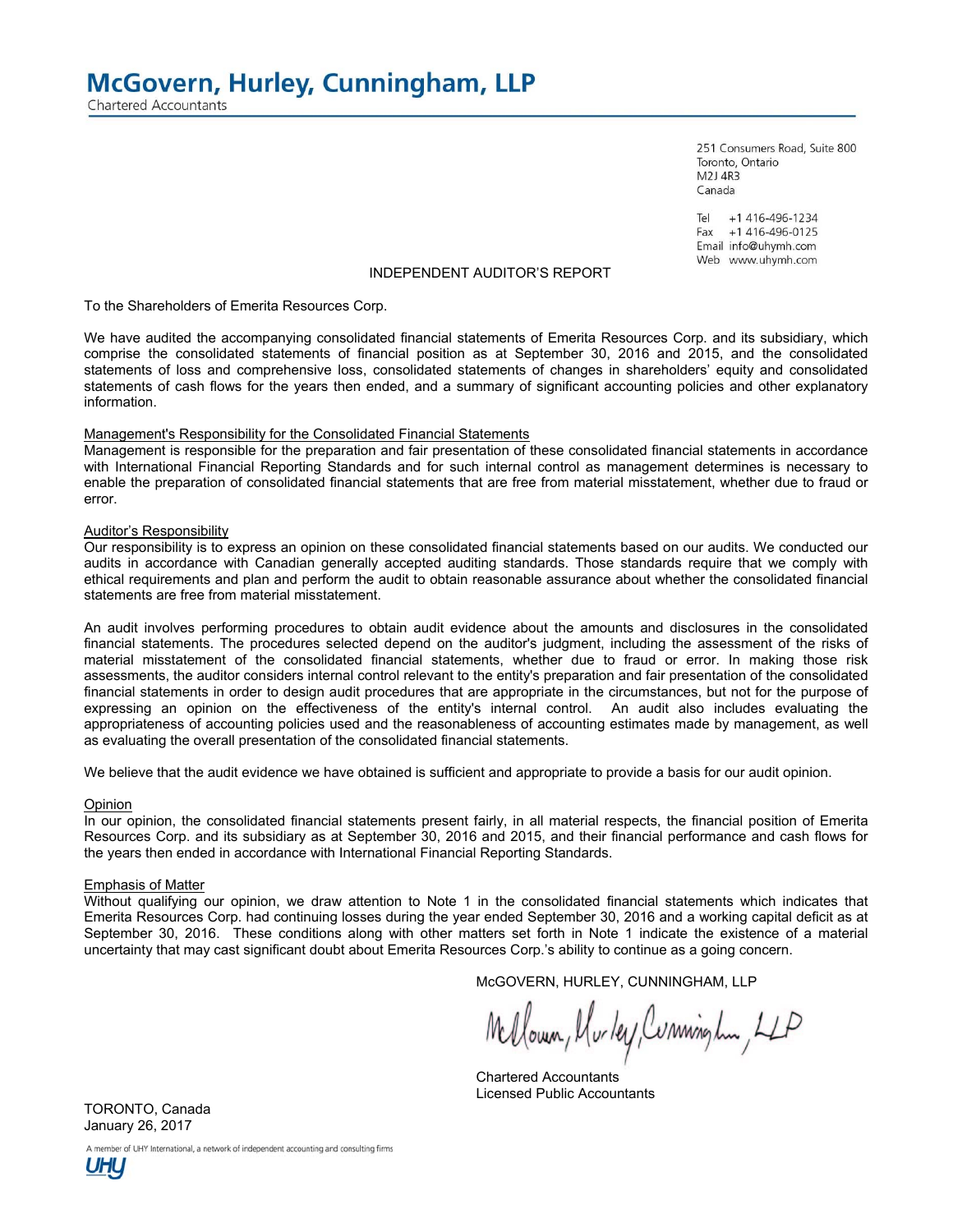#### **Consolidated Statements of Financial Position**

*Expressed in Canadian Dollars*

|                                            | <b>Note</b> | September 30,<br>2016<br>\$ | September 30,<br>2015<br>\$ |
|--------------------------------------------|-------------|-----------------------------|-----------------------------|
| <b>ASSETS</b>                              |             |                             |                             |
| Current                                    |             |                             |                             |
| Cash                                       |             | 306,773                     | 50,477                      |
| Amounts receivable                         |             | 114,950                     | 102,012                     |
| Prepaid expenses                           |             | 53,083                      | 5,599                       |
| <b>Total current assets</b>                |             | 474,806                     | 158,088                     |
| Long-term                                  |             |                             |                             |
| Reclamation deposit                        |             | 16,952                      | 17,194                      |
| Equipment                                  | 3           | 20,689                      | 29,505                      |
| Exploration and evaluation properties      | 4           | 1,125,884                   | 991,834                     |
| <b>Total assets</b>                        |             | 1,638,331                   | 1,196,621                   |
| <b>LIABILITIES</b>                         |             |                             |                             |
| <b>Current liabilities</b>                 |             |                             |                             |
| Accounts payable and accrued liabilities   | 8,9         | 1,482,211                   | 1,137,629                   |
| <b>Total liabilities</b>                   |             | 1,482,211                   | 1,137,629                   |
| <b>SHAREHOLDERS' EQUITY</b>                |             |                             |                             |
| Common shares                              | 5           | 6,950,482                   | 5,913,897                   |
| Warrants reserve                           | 6           | 425,336                     | 171,799                     |
| Option reserve                             | 6           | 328,000                     | 317,069                     |
| <b>Deficit</b>                             |             | (7, 547, 698)               | (6, 343, 773)               |
| <b>Total shareholders' equity</b>          |             | 156,120                     | 58,992                      |
| Total liabilities and shareholders' equity |             | 1,638,331                   | 1,196,621                   |
| Nature of operations and going concern     | 1           |                             |                             |
| Commitments and contingencies              | 12          |                             |                             |
| Subsequent events                          | 14          |                             |                             |
|                                            |             |                             |                             |

Approved on behalf of the Board of Directors on January 26, 2017:

Signed: *"Catherine Stretch" ,* Director

Signed: *"David Gower" ,* Director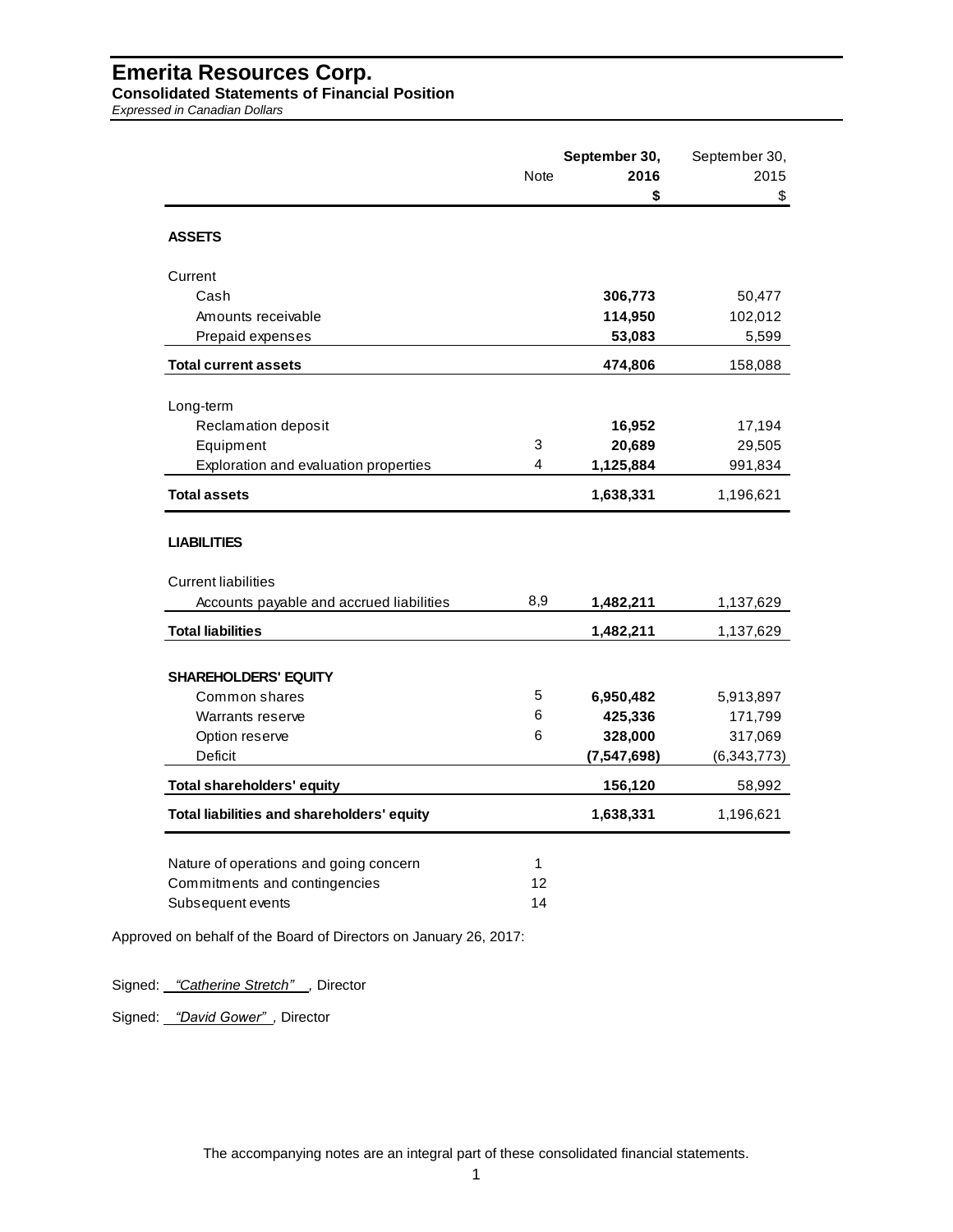**Consolidated Statements of Loss and Comprehensive Loss**

*Expressed in Canadian Dollars*

|                                              |             | Year ended<br>September 30, |             |
|----------------------------------------------|-------------|-----------------------------|-------------|
|                                              | <b>Note</b> | 2016                        | 2015        |
|                                              |             | \$                          | \$          |
|                                              |             |                             |             |
| <b>Expenses</b>                              |             |                             |             |
| Project evaluation expenses                  |             | 465,691                     | 1,401,824   |
| Exploration and evaluation property writeoff | 4           |                             | 111,066     |
| Consulting and management fees               |             | 595,784                     | 611,965     |
| Professional fees                            |             | 17,311                      | 26,186      |
| Shareholders communications and filing fees  |             | 61,135                      | 65,312      |
| Travel expenses                              |             | 32,100                      | 59,211      |
| Office expenses                              |             | 23,998                      | 78,808      |
| Share-based payments                         | 6           | 328,000                     |             |
| Loss for the period before other items       |             | (1,524,019)                 | (2,354,372) |
| Other items                                  |             |                             |             |
| Interest income                              |             | 98                          | 39          |
| Foreign exchange gain/(loss)                 |             | 2,927                       | (32,057)    |
| Loss and comprehensive loss for the year     |             | (1,520,994)                 | (2,386,390) |
|                                              |             |                             |             |
|                                              |             |                             |             |
| Basic and diluted loss per share             |             | (0.02)                      | (0.05)      |
|                                              |             |                             |             |
| Weighted average number of                   |             |                             |             |
| common shares outstanding                    |             |                             |             |
| <b>Basic and Diluted</b>                     |             | 69,715,206                  | 52,879,610  |

The accompanying notes are an integral part of these consolidated financial statements.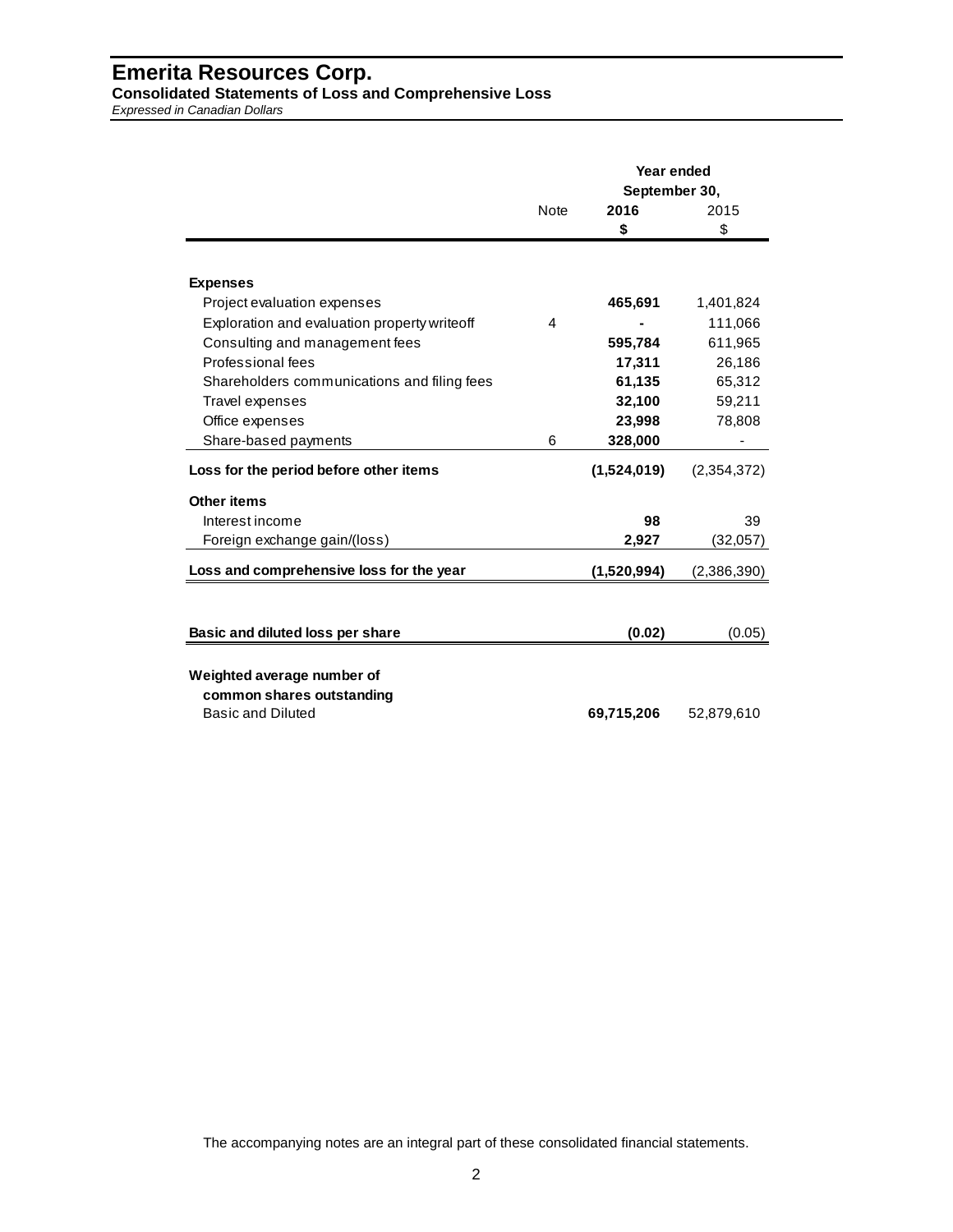**Consolidated Statements of Changes in Shareholders' Equity**

*Expressed in Canadian Dollars*

|                                          | Number of<br>shares      | Common<br><b>Shares</b>  | Warrant<br><b>Reserve</b> | Option<br><b>Reserve</b> | Deficit                  | Shareholder's<br>equity |
|------------------------------------------|--------------------------|--------------------------|---------------------------|--------------------------|--------------------------|-------------------------|
|                                          | #                        |                          |                           |                          |                          |                         |
| Balance, September 30, 2014              | 48,087,829               | 5,536,826                | 16.000                    | 317.069                  | (3,973,383)              | 1,896,512               |
| Warrants expired unexercised             | $\overline{\phantom{0}}$ | $\overline{\phantom{0}}$ | (16,000)                  | $\overline{\phantom{0}}$ | 16,000                   |                         |
| Private placement, net of issue costs    | 11,000,000               | 548,870                  |                           |                          | $\overline{\phantom{0}}$ | 548,870                 |
| Warrants                                 | $\overline{\phantom{0}}$ | (171,799)                | 171.799                   | $\overline{\phantom{0}}$ | $\overline{\phantom{0}}$ |                         |
| Loss and comprehensive loss for the year | $\overline{\phantom{0}}$ | -                        | $\overline{\phantom{0}}$  |                          | (2,386,390)              | (2,386,390)             |
| Balance, September 30, 2015              | 59,087,829               | 5.913.897                | 171.799                   | 317.069                  | (6,343,773)              | 58,992                  |

| Balance, September 30, 2015              | 59,087,829               | 5,913,897                | 171.799                  | 317.069   | (6,343,773)              | 58,992      |
|------------------------------------------|--------------------------|--------------------------|--------------------------|-----------|--------------------------|-------------|
| Common shares issued, net of issue costs | 23,830,000               | 1.201.890                |                          |           | -                        | 1,201,890   |
| Warrants                                 | $\overline{\phantom{0}}$ | (243, 925)               | 243.925                  |           | $\overline{\phantom{0}}$ |             |
| Broker w arrants                         | $\overline{\phantom{0}}$ |                          | 20,232                   |           | $\overline{\phantom{0}}$ | 20,232      |
| Warrants exercised                       | 680.000                  | 78.620                   | (10,620)                 |           |                          | 68,000      |
| Options expired unexercised              |                          |                          |                          | (317,069) | 317.069                  |             |
| Option reserve                           | $\overline{\phantom{0}}$ | $\overline{\phantom{0}}$ | $\overline{\phantom{0}}$ | 328,000   |                          | 328,000     |
| Loss and comprehensive loss for the year | $\overline{\phantom{0}}$ | $\overline{\phantom{0}}$ |                          |           | (1,520,994)              | (1,520,994) |
| Balance, September 30, 2016              | 83,597,829               | 6,950,482                | 425.336                  | 328,000   | (7,547,698)              | 156.120     |

The accompanying notes are an integral part of these consolidated financial statements.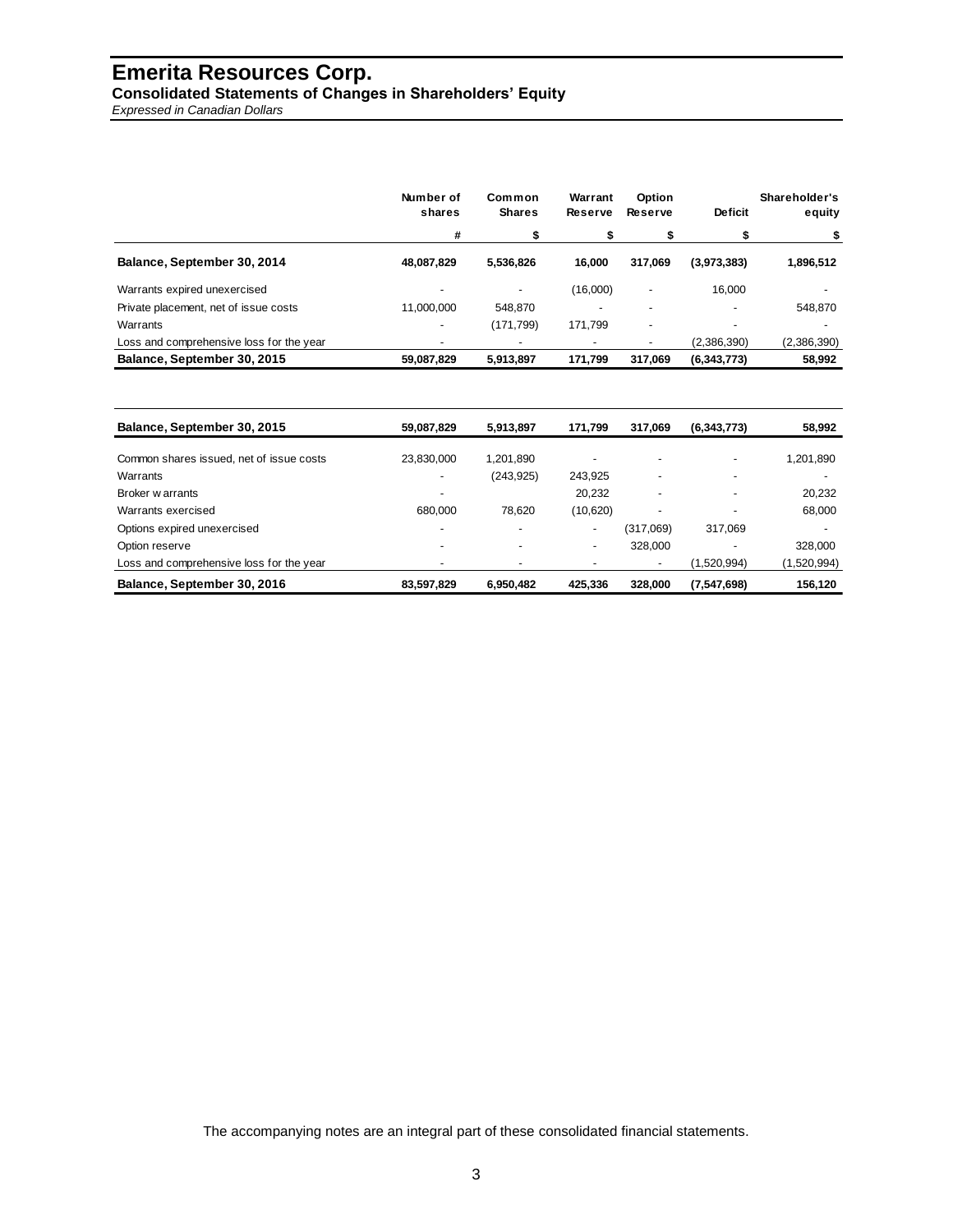## **Consolidated Statements of Cash Flows**

*Expressed in Canadian Dollars*

|                                                             |             | Year ended<br>September 30 |             |  |  |
|-------------------------------------------------------------|-------------|----------------------------|-------------|--|--|
|                                                             |             | 2016                       | 2015        |  |  |
|                                                             | <b>Note</b> | \$                         | \$          |  |  |
| CASH (USED IN) PROVIDED BY:                                 |             |                            |             |  |  |
| <b>OPERATING ACTIVITIES:</b>                                |             |                            |             |  |  |
| (Loss) for the year                                         |             | (1,520,994)                | (2,386,390) |  |  |
| Items not involving cash:                                   |             |                            |             |  |  |
| Share-based payment expense                                 | 6           | 328,000                    |             |  |  |
| Amortization                                                |             | 8,816                      | 8,493       |  |  |
| Exploration and evaluation property writeoff                | 4           |                            | 111,066     |  |  |
| Unrealized foreign exchange loss                            |             | (514)                      | 2,625       |  |  |
| Working capital adjustments:                                |             |                            |             |  |  |
| Changes in amounts receivable                               |             | (12, 938)                  | (39,061)    |  |  |
| Changes in prepaid expenses                                 |             | (47, 484)                  | 102,025     |  |  |
| Changes in accounts payable and accrued liabilities         |             | 344,582                    | 911,676     |  |  |
| Net cash (used in) operating activities                     |             | (900, 532)                 | (1,289,566) |  |  |
| <b>INVESTING ACTIVITIES:</b>                                |             |                            |             |  |  |
| Exploration and evaluation properties, net of change in     |             |                            |             |  |  |
| working capital                                             |             | (56, 308)                  | (126, 899)  |  |  |
| Net cash (used in) investing activities                     |             | (56, 308)                  | (126, 899)  |  |  |
| <b>FINANCING ACTIVITIES:</b>                                |             |                            |             |  |  |
| Proceeds from issuance of common shares                     | 5           | 1,166,500                  | 446,000     |  |  |
| Cost of issue                                               |             | (21, 878)                  | (1, 130)    |  |  |
| Exercise of warrants                                        | 6           | 68,000                     |             |  |  |
| Loan received                                               | 13          | 56,000                     |             |  |  |
| Loan repayment                                              | 13          | (56,000)                   |             |  |  |
| Net cash provided by financing activities                   |             | 1,212,622                  | 444,870     |  |  |
| Effect of exchange rate changes on cash                     |             | 514                        | (2,625)     |  |  |
| <b>CHANGE IN CASH, during the year</b>                      |             | 256,296                    | (974, 220)  |  |  |
| CASH, beginning of year                                     |             | 50,477                     | 1,024,697   |  |  |
| CASH, end of year                                           |             | 306,773                    | 50,477      |  |  |
| <b>SUPPLEMENTAL INFORMATION</b>                             |             |                            |             |  |  |
| Change in non-cash working capital for exploration          |             |                            |             |  |  |
| and evaluation properties                                   |             | 242                        | (3,245)     |  |  |
| Issuance of common shares for property (Note 4)             |             | 77,500                     |             |  |  |
| Issuance of common shares for accounts payable (Note 5(iv)) |             |                            | 104,000     |  |  |
| Issuance of broker warrants in private placement (Note 6)   |             | 20,232                     |             |  |  |

The accompanying notes are an integral part of these consolidated financial statements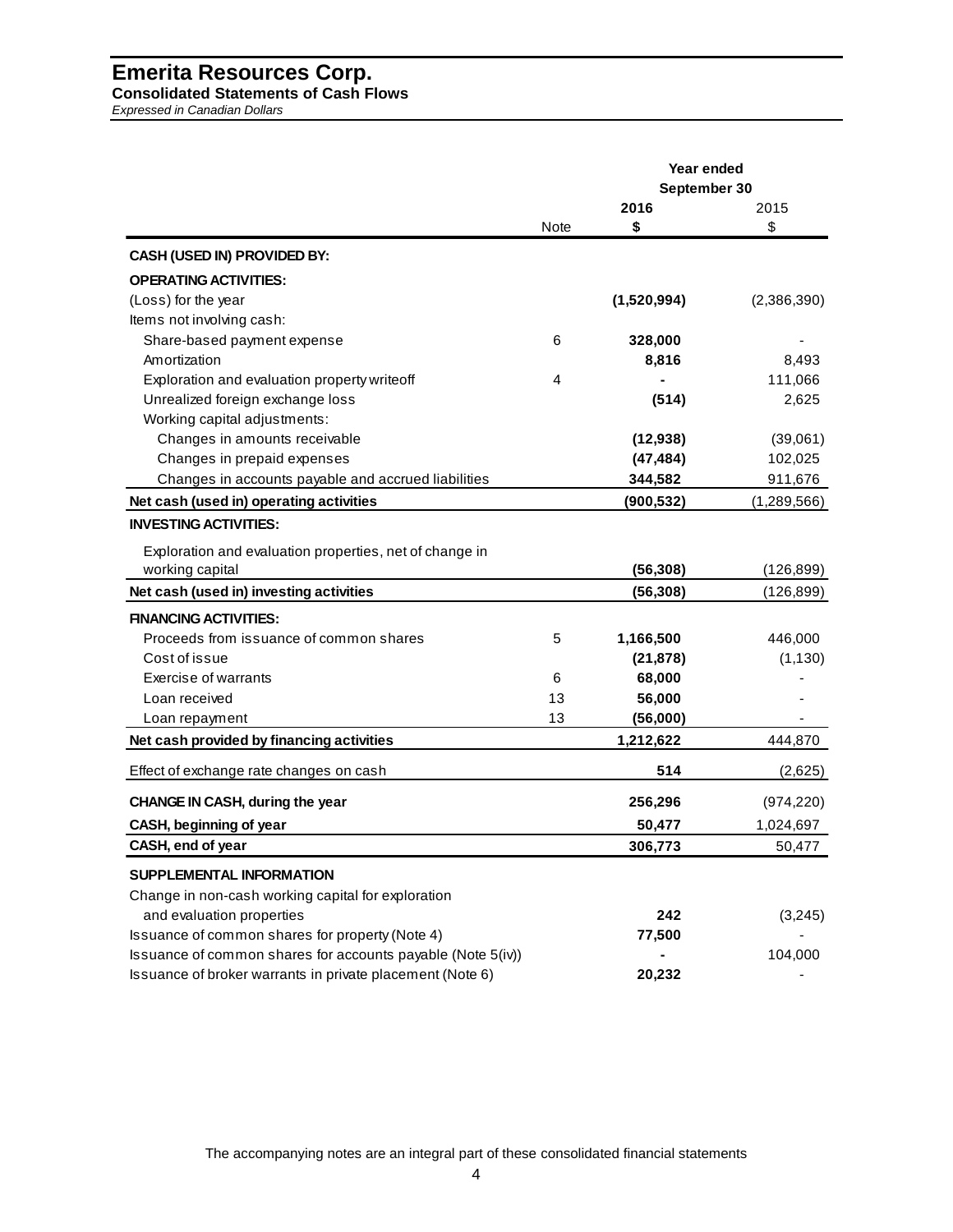## **1. NATURE OF OPERATIONS AND GOING CONCERN**

Emerita Resources Corp. (the "Company", or "Emerita") was incorporated on October 30, 2009 as 0865140 BC LTD. pursuant to the *Business Corporations Act of British Columbia*. On January 8, 2013, the Company completed its Qualifying Transaction and ceased to be a Capital Pool Company. The Company changed its name to Emerita Gold Corp. and commenced trading as a Tier 2 Mining Issuer on the TSX Venture Exchange on January 11, 2013 under the new trading symbol "EMO". The Company has a wholly owned subsidiary, 2244182 Ontario Inc. ("2244182") which owns Emerita Resources Espana SL ("Emerita Espana"), a company incorporated on May 30, 2012 in Spain. The Company is currently engaged in the acquisition, exploration and development of mineral properties, with its primary focus on the Las Morras Property. The head office and principal address of the Company is 65 Queen Street West, Suite 800, Toronto, Ontario, M5H 2M5.

The business of exploring for minerals involves a high degree of risk and there can be no assurance that the current exploration programs will result in profitable operations.

The Company is in the process of exploring its mineral properties and has not yet determined whether these properties contain mineral reserves that are economically recoverable. The recoverability of amounts shown for exploration and evaluation properties is dependent upon the establishment of a sufficient quantity of economically recoverable reserves, the ability of the Company to obtain necessary financing to complete the development and upon future profitable production or proceeds from the disposition of these assets.

Although the Company has taken steps to verify title to the properties on which it is conducting its exploration activities, these procedures do not guarantee the Company's title. Property title may be subject to government licensing requirements or regulations, unregistered prior agreements, unregistered claims and non-compliance with regulatory and environmental requirements. The Company's assets may also be subject to increases in taxes and royalties, renegotiation of contracts, currency exchange fluctuations and restrictions, and political uncertainty.

The Company has a need for equity financing for working capital and exploration and development of its properties. Because of continuing operating losses and a working capital deficit, the Company's continuance as a going concern is dependent upon its ability to obtain adequate financing and to reach profitable levels of operation. It is not possible to predict whether financing efforts will be successful or if the Company will attain profitable levels of operations. Material uncertainties as mentioned above cause significant doubt upon the Company's ability to continue as a going concern.

These consolidated financial statements have been prepared using accounting policies applicable to a going concern, which contemplates the realization of assets and settlement of liabilities in the normal course of operations. Accordingly, they do not give effect to adjustments that would be necessary should the Company be unable to continue as a going concern and therefore be required to realize its assets and liquidate its liabilities and commitments in other than the normal course of business and at amounts different from those in the accompanying financial statements. Such adjustments could be material. Due to continuing operating losses, the Company's ability to continue as a going concern is dependent on its ability to obtain additional sources of financing. There is no assurance that these funds will be available on terms acceptable to the Company or at all.

### **2. SIGNIFICANT ACCOUNTING POLICIES**

### *Statement of compliance*

These consolidated financial statements have been prepared in accordance with the International Financial Reporting Standards ("IFRS") as issued by the International Accounting Standards Board ("IASB") and include Interpretations of the International Financial Reporting Interpretations Committee ("IFRIC"). The policies set out were consistently applied to all the periods presented unless otherwise noted below.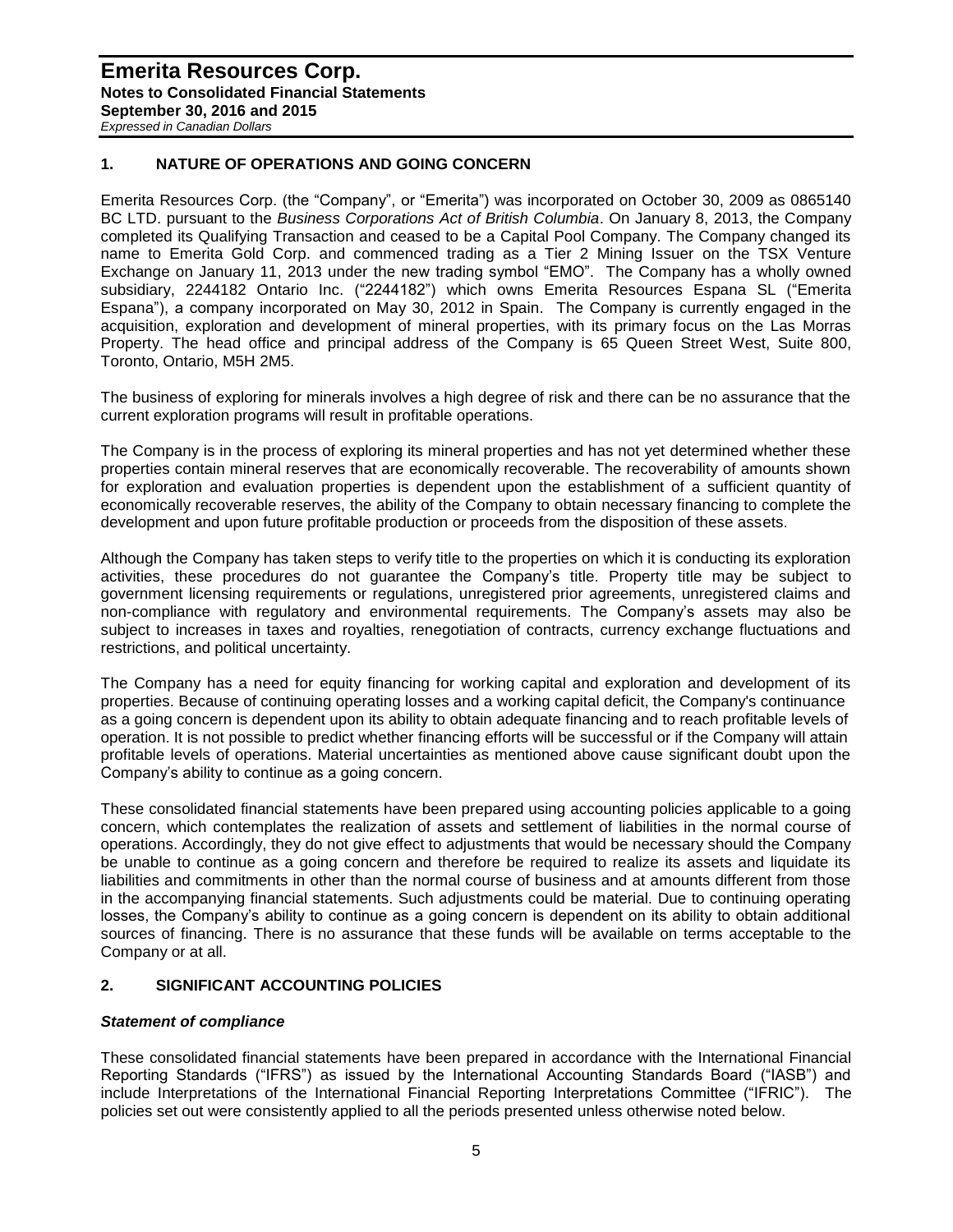#### *Basis of presentation*

These consolidated financial statements have been prepared using the accrual basis of accounting, except for cash flow information, and have been prepared using the historical cost basis. Furthermore, these consolidated financial statements are presented in Canadian dollars, which is the functional currency of the Company and its subsidiary. All values are rounded to the nearest dollar.

These consolidated financial statements include the accounts of the Company, 2244182 Ontario Inc., and Emerita Espana. All material intercompany transactions and balances between subsidiaries have been eliminated on consolidation.

#### *Approval of the consolidated financial statements*

These consolidated financial statements of the Company for the year ended September 30, 2016 were reviewed, approved and authorized for issue by the Board of Directors of the Company on January 26, 2017.

#### *Critical judgements and estimation uncertainties*

The preparation of financial statements in conformity with IFRS requires the Company's management to make judgments, estimates and assumptions about future events that affect the amounts reported in the financial statements and related notes to the financial statements. Although these estimates are based on management's best knowledge of the amount, event or actions, actual results may differ from those estimates.

The areas which require management to make significant judgments, estimates and assumptions in determining carrying values include, but are not limited to:

#### *Assets' carrying values and impairment charges*

In the determination of carrying values and impairment charges, management looks at the higher of recoverable amount or fair value less costs to sell in the case of assets and at objective evidence, significant or prolonged decline of fair value on financial assets indicating impairment. These determinations and their individual assumptions require that management make a decision based on the best available information at each reporting period.

#### *Capitalization of exploration and evaluation costs*

Management has determined that exploration and evaluation costs incurred have future economic benefits and are economically recoverable. In making this judgement, management has assessed various sources of information including, but not limited to, the geologic and metallurgic information, operating management expertise and existing permits. See Note 4 for details of capitalized exploration and evaluation costs.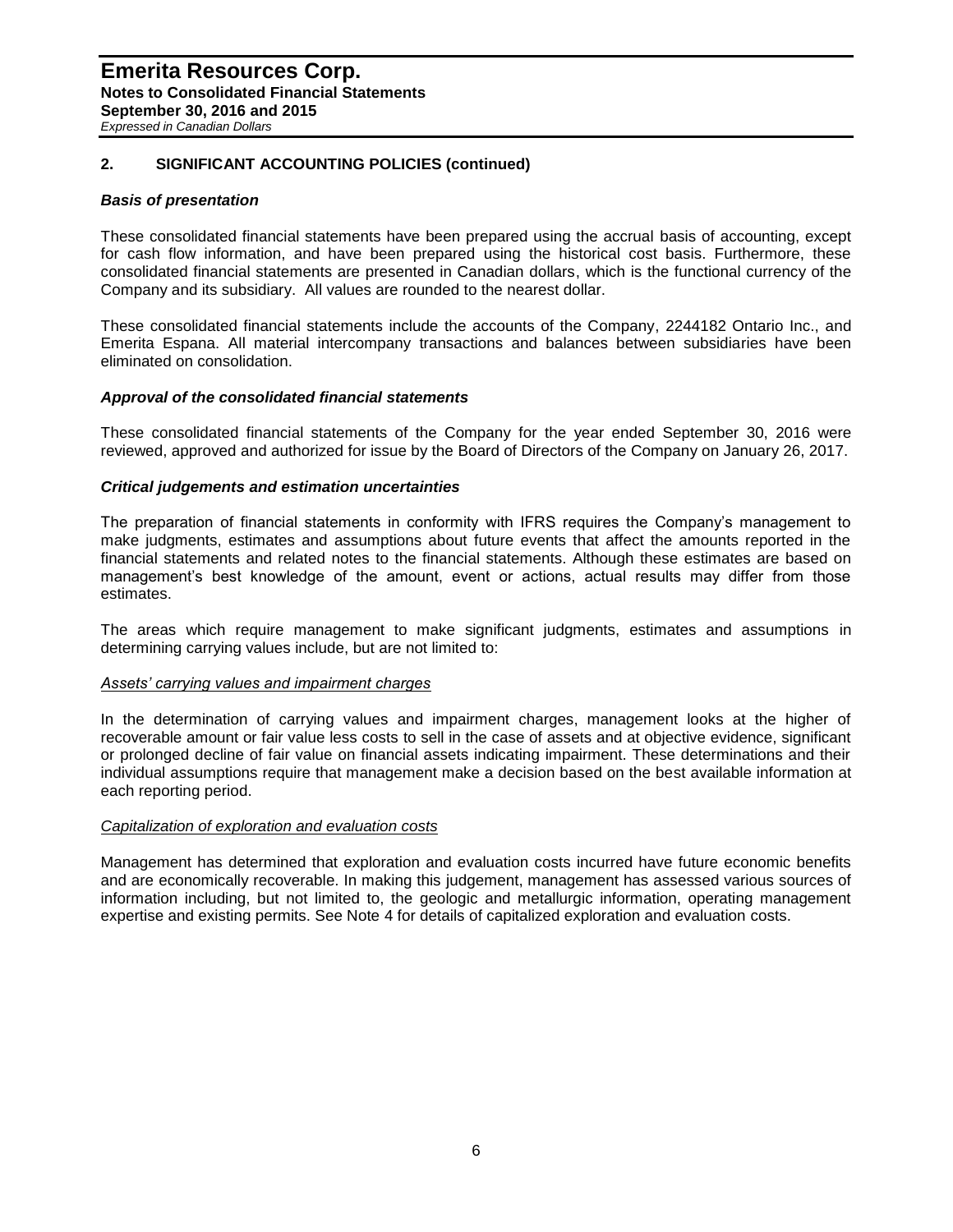#### **Emerita Resources Corp. Notes to Consolidated Financial Statements September 30, 2016 and 2015** *Expressed in Canadian Dollars*

## **2. SIGNIFICANT ACCOUNTING POLICIES (continued)**

## *Critical judgements and estimation uncertainties (continued)*

#### *Impairment of exploration and evaluation properties*

While assessing whether any indications of impairment exist for exploration and evaluation properties, consideration is given to both external and internal sources of information. Changes in the market, economic and legal environment in which the Company operates that are not within its control affect the recoverable amount of exploration and evaluation properties. Internal sources of information considered by the Company include the manner in which exploration and evaluation properties are being used or are expected to be used and indications of expected economic performance of the properties. Estimates include but are not limited to estimates of the discounted future cash flows expected to be derived from the Company's properties, costs to sell the properties and the appropriate discount rate. Reductions in metal price forecasts, increases in estimated future costs of production, increases in estimated future capital costs, reductions in the amount of recoverable mineral reserves and mineral resources and/or adverse current economics can result in a writedown of the carrying amounts of the Company's exploration and evaluation properties.

#### *Income, value added, withholding and other taxes*

The Company is subject to income, value added, withholding and other taxes. Significant judgment is required in determining the Company's provisions for taxes. There are many transactions and calculations for which the ultimate tax determination is uncertain during the ordinary course of business. The Company recognizes liabilities for anticipated tax audit issues based on estimates of whether additional taxes will be due. The determination of the Company's income, value added, withholding and other tax liabilities requires interpretation of complex laws and regulations. The Company's interpretation of taxation law as applied to transactions and activities may not coincide with the interpretation of the tax authorities. All tax related filings are subject to government audit and potential reassessment subsequent to the financial statement reporting period. Where the final tax outcome of these matters is different from the amounts that were initially recorded, such differences will impact the tax related accruals and deferred income tax provisions in the period in which such determination is made.

### *Equipment*

Equipment is stated at cost, less accumulated amortization and accumulated impairment losses. Cost comprises the fair value of consideration given to acquire or construct an asset and includes the direct charges associated with bringing the asset to the location and condition necessary for putting it into use.

When parts of an item of equipment have different useful lives, they are accounted for as separate items (major components) of equipment.

Equipment is recorded at cost. Amortization is provided on a straight-line basis over the estimated useful lives of the equipment using the following number of years:

| Office equipment | 5 - 10 years  |
|------------------|---------------|
| Office furniture | 5 - 10 years  |
| Vehicle          | 5 years       |
| Software         | $3 - 5$ years |
|                  |               |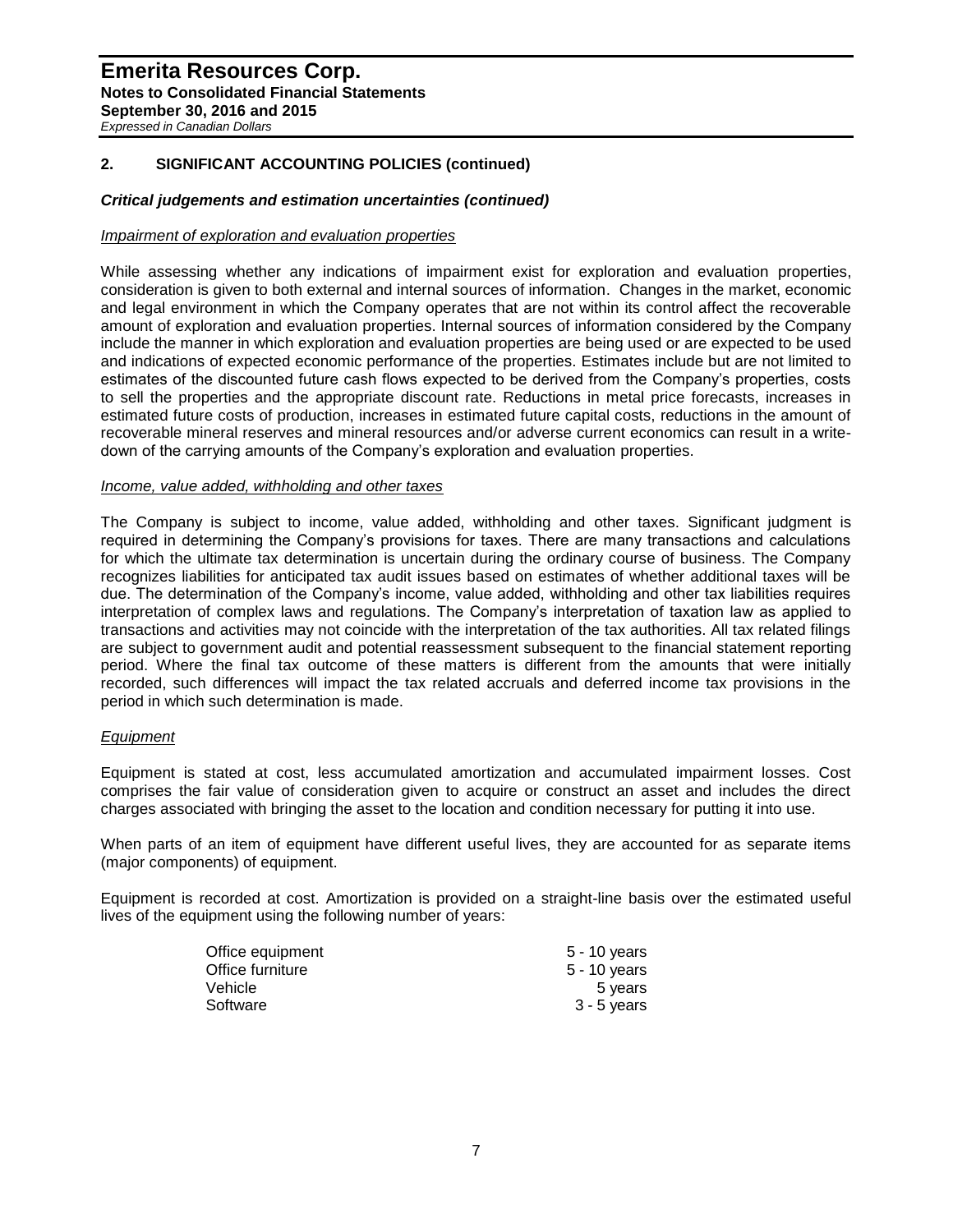### *Critical judgements and estimation uncertainties (continued)*

#### *Share-based payments*

Management determines costs for share-based payments using market-based valuation techniques. The fair value of the market-based share awards are determined at the date of grant using generally accepted valuation techniques. Assumptions are made and judgment used in applying valuation techniques. These assumptions and judgments include estimating the future volatility of the stock price, expected dividend yield, future employee turnover rates and future employee stock option exercise behaviors and corporate performance. Such judgments and assumptions are inherently uncertain. Changes in these assumptions affect the fair value estimates.

*Contingencies* 

Refer to Note 12.

#### *Principles of consolidation*

These consolidated financial statements comprise the financial statements of the Company and its subsidiaries. Subsidiaries consist of entities over which the Company is exposed to, or has rights to, variable returns as well as the ability to affect those returns through the power to direct the relevant activities of the entity. Generally, the Company has a shareholding of more than one half of the voting rights in its subsidiaries. The effects of potential voting rights that are currently exercisable are considered when assessing whether control exists. Subsidiaries are fully consolidated from the date control is transferred to the Company, and are de-consolidated from the date control ceases. The financial statements include all the assets, liabilities, revenues, expenses and cash flows of the Company and its subsidiaries after eliminating inter-entity balances and transactions.

### *Financial instruments*

#### *Financial assets*

The Company classifies its financial assets into one of the following categories, depending on the purpose for which the asset was acquired. The Company's accounting policy for each category is as follows:

*Fair value through profit or loss -* This category comprises derivatives, or assets acquired or incurred principally for the purpose of selling or repurchasing in the near term. They are carried in the statement of financial position at fair value with changes in fair value recognized in loss.

*Loans and receivables -* These assets are non-derivative financial assets with fixed or determinable payments that are not quoted in an active market. They are carried at amortized cost less any provision for impairment. Individually significant receivables are considered for impairment when they are past due or when other objective evidence is received that a specific counterparty will default. Any changes to the carrying amount of the asset, including impairment losses, are recognized in loss.

*Held-to-maturity investments* - These assets are non-derivative financial assets with fixed or determinable payments and fixed maturities that the Company's management has the positive intention and ability to hold to maturity. These assets are measured at amortized cost using the effective interest method. If there is objective evidence that the investment is impaired, determined by reference to external credit ratings and other relevant indicators, the financial asset is measured at the present value of estimated future cash flows. Any changes to the carrying amount of the investment, including impairment losses, are recognized in loss.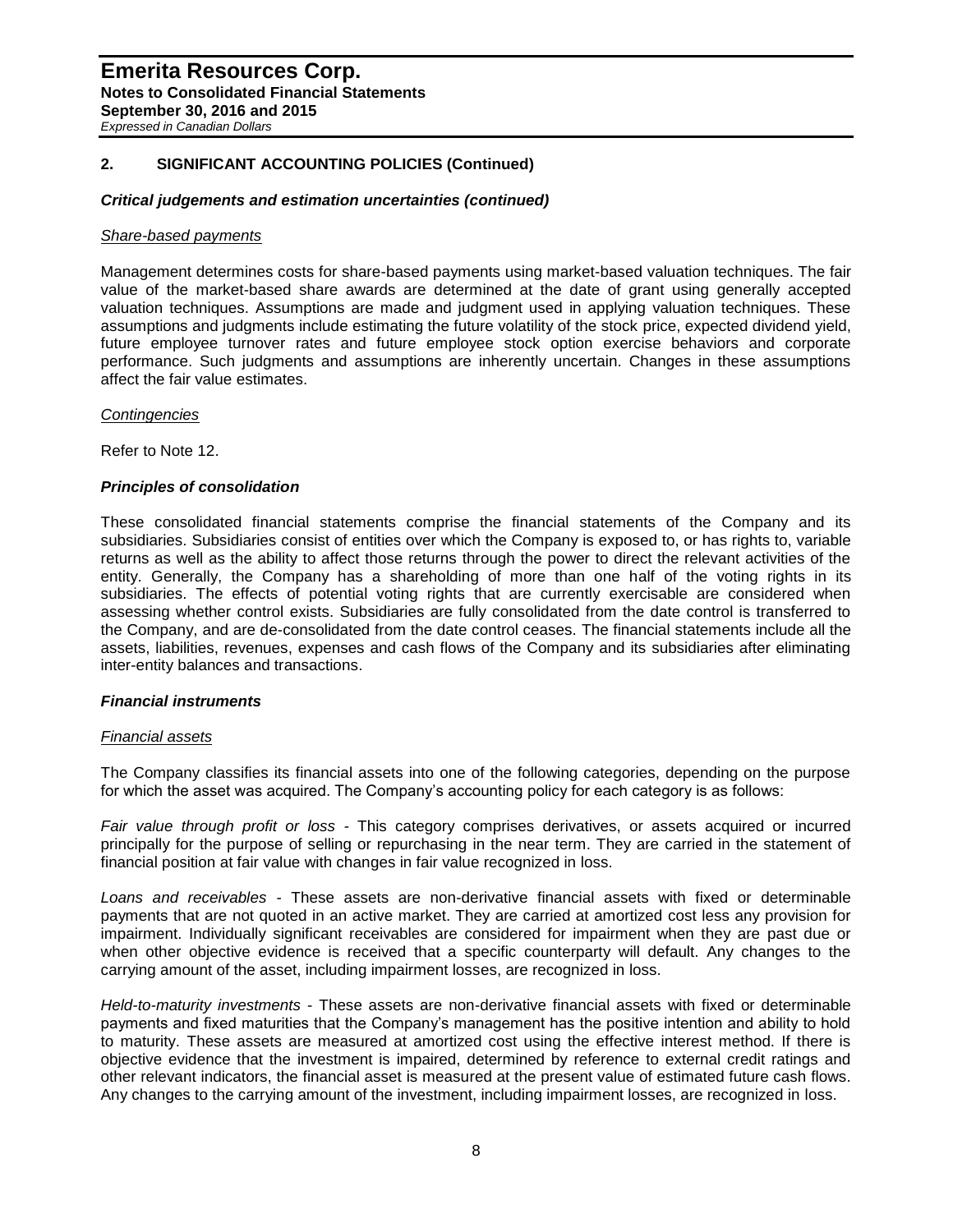### *Financial instruments* **(Continued)**

#### *Financial assets (Continued)*

*Available-for-sale* - Non-derivative financial assets not included in the above categories are classified as available-for-sale. They are carried at fair value with changes in fair value recognized in other comprehensive income/loss. Where a decline in the fair value of an available-for-sale financial asset constitutes objective evidence of impairment, the amount of the loss is removed from accumulated other comprehensive loss and recognized in loss.

The Company assesses at each reporting date whether there is any objective evidence that a financial asset or a group of financial assets is impaired. A financial asset or a group of financial assets is deemed to be impaired if, and only if, there is objective evidence of impairment as a result of one or more events that have occurred after the initial recognition of the asset (an incurred "loss event") and that loss event has an impact on the estimated future cash flows of the financial asset or the group of financial assets that can be reliably estimated. Evidence of impairment may include indications that the debtors or a group of debtors is experiencing significant financial difficulty, default or delinquency in interest or principal payments, the probability that they will enter bankruptcy or other financial reorganization and where observable data indicate that there is a measurable decrease in the estimated future cash flows, such as changes in arrears or economic conditions that correlate with defaults.

The Company's financial assets are comprised of cash, which is classified as loans and receivables.

#### *Financial liabilities*

All financial liabilities are recognized initially at fair value and, in the case of loans and borrowings, directly attributable transaction costs. The Company classifies its financial liabilities into one of two categories, depending on the purpose for which the asset was acquired. The Company's accounting policy for each category is as follows:

*Fair value through profit or loss* - This category comprises derivatives, or liabilities acquired or incurred principally for the purpose of selling or repurchasing in the near term. They are carried in the statement of financial position at fair value with changes in fair value recognized in loss.

*Other financial liabilities* - After initial recognition, other financial liabilities are subsequently measured at amortized cost using the effective interest rate method. Gains and losses are recognized in loss when the liabilities are derecognized, as well as through the effective interest rate amortization process. Amortized cost is calculated by taking into account any discount or premium on acquisition and fees or costs that are an integral part of the effective interest rate method. The amortization of the effective interest is included in other items in loss.

The Company's financial liabilities are comprised of accounts payable and accrued liabilities, and are classified as other financial liabilities.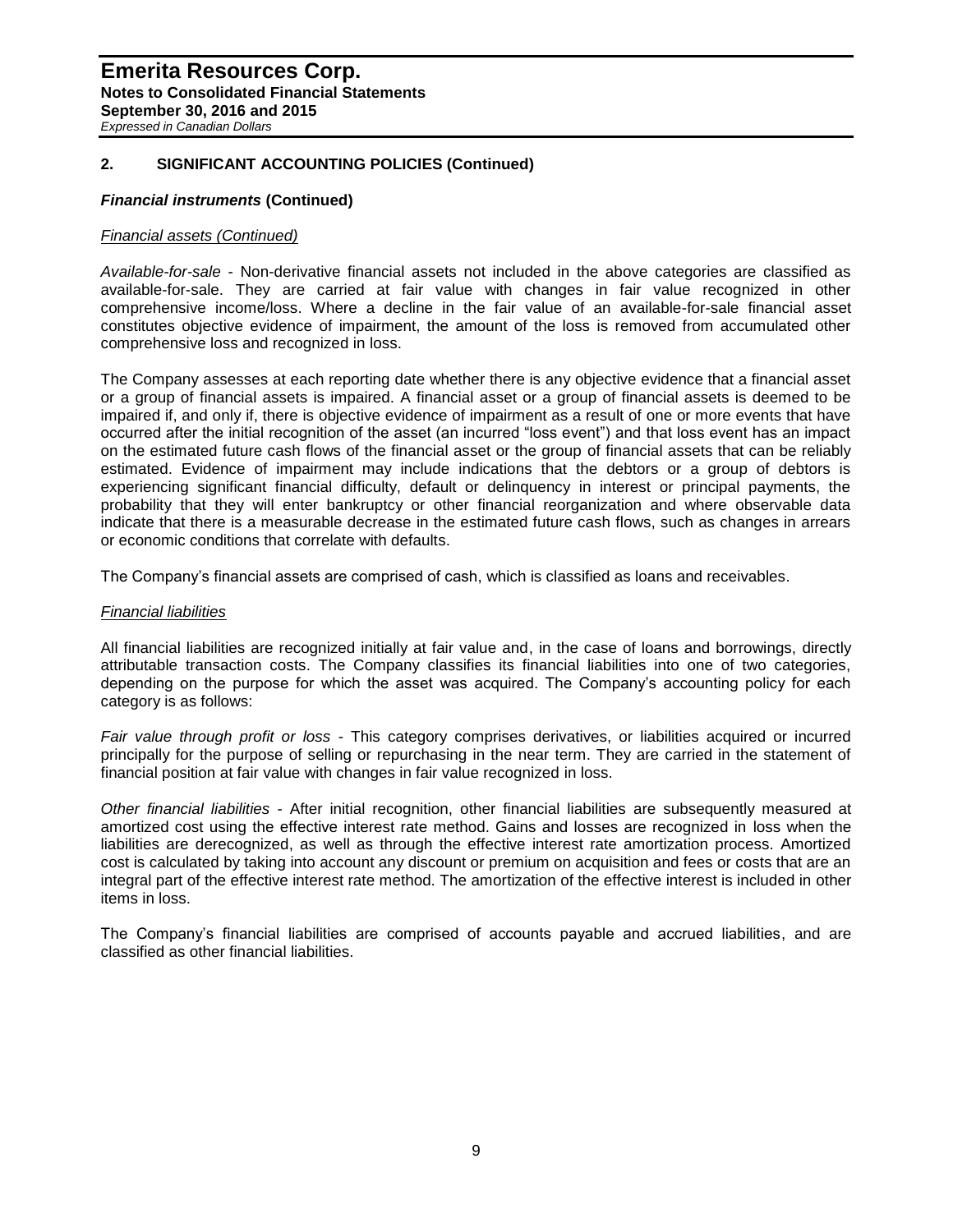### *Financial instruments* **(Continued)**

#### *Derecognition*

A financial liability is derecognized when the obligation under the liability is discharged or cancelled or expires. When an existing financial liability is replaced by another from the same lender on substantially different terms, or the terms of an existing liability are substantially modified, such an exchange or modification is treated as a derecognition of the original liability and the recognition of a new liability, and the difference in the respective carrying amounts is recognized in loss.

#### *Fair value of financial instruments*

The fair value of financial instruments that are traded in active markets at each reporting date is determined by reference to quoted market prices or dealer price quotations. For financial instruments not traded in an active market, the fair value is determined using appropriate valuation techniques. Such techniques may include using recent arm's length market transactions; reference to the current fair value of another instrument that is substantially the same; discounted cash flow analysis or other valuation models.

#### *Exploration and evaluation properties*

Expenditures on exploration and evaluation activities, including costs incurred to acquire and secure exploration property licenses, are capitalized to exploration and evaluation properties.

Project evaluation expenses included in net loss relate to the initial search for deposits with economic potential and to detailed assessments of deposits or other projects that have been identified as having economic potential.

Management reviews the carrying value of capitalized exploration and evaluation costs at least annually. The review is based on the Company's intentions for development of the undeveloped property. Subsequent recovery of the resulting carrying value depends on successful development or sale of the undeveloped project. If a project does not prove viable or management determines that an impairment is required, all irrecoverable costs associated with the project net of any impairment provisions are written off to loss.

The recoverability of amounts shown for exploration and evaluation properties is dependent upon the discovery of economically recoverable reserves, the ability of the Company to obtain financing to complete development of the properties, and on future production or proceeds of disposition.

Costs recovered in excess of the carrying amount are recognized in loss.

#### *Development assets*

When economically viable reserves have been determined and the decision to proceed with development has been approved, the expenditures related to development and construction are capitalized as construction-in-progress and classified as a component of property, plant and equipment. Costs associated with the commissioning of new assets incurred in the period before they are operating in the way intended by management, are capitalized. Development expenditure is net of the proceeds of the sale of metals from ore extracted during the development phase. Interest on borrowings related to the construction and development of assets are capitalized until substantially all the activities required to make the asset ready for its intended use are complete.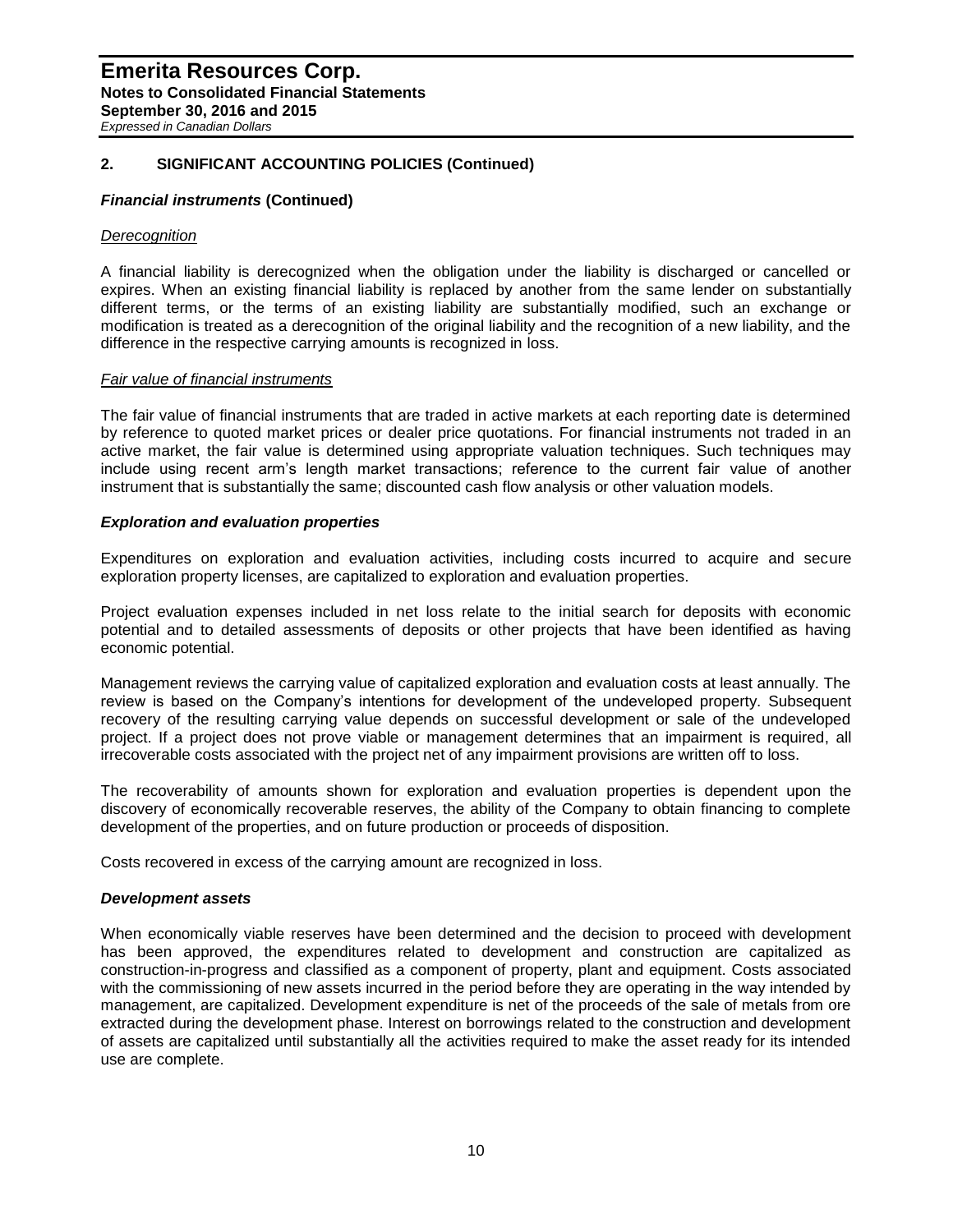#### *Issued capital*

Common shares are classified as equity. Transaction costs directly attributable to the issue of common shares, warrants and share options are recognized as a deduction from equity, net of any tax effects.

#### *Foreign currency translation*

The presentation and functional currency of the Company and its subsidiary is the Canadian dollar. Transactions in currencies other than the functional currency are recorded at the rates of exchange prevailing on the dates of the transactions. At each reporting date, monetary assets and liabilities that are denominated in foreign currencies are translated at the rates prevailing at the date of the statement of financial position. Exchange differences are recognized in operations in the period in which they arise.

#### *Income taxes*

Any income tax on profit or loss for the period presented comprises current and deferred tax. Income tax is recognized in profit or loss except to the extent that it relates to items recognized directly in equity or other comprehensive income/loss, in which case the income tax is recognized in equity or other comprehensive income/loss.

Current tax is the expected tax payable on the taxable income for the year, using tax rates enacted, or substantively enacted, at the end of the reporting period, and any adjustment to tax payable in respect of previous years. Current tax assets and current tax liabilities are only offset if a legally enforceable right exists to set off the amounts, and the Company intends to settle on a net basis, or to realize the asset and settle the liability simultaneously. Deferred tax is provided for temporary differences between the carrying amounts of assets and liabilities for financial reporting purposes and the amounts used for taxation purposes. Temporary differences are not provided for the initial recognition of assets or liabilities that affect neither accounting nor taxable profit. The amount of deferred tax provided is based on the expected manner of realization or settlement of the carrying amount of assets and liabilities, on a non-discounted basis using tax rates at the end of the reporting period applicable to the period of expected realization. A deferred tax asset is recognized only to the extent that it is probable that future taxable profits will be available against which the asset can be utilized.

### *Share-based payments*

Equity-settled share-based payments to employees and others providing similar services are measured at the fair value of the equity instruments at the grant date. Details regarding the determination of the fair value of equity settled share-based transactions are set out in the equity reserves note (Note 6).

The fair value determined at the grant date of the equity-settled share-based payments is expensed on a graded vesting basis over the period during which the employee becomes unconditionally entitled to equity instruments, based on the Company's estimate of equity instruments that will eventually vest. At the end of each reporting period, the Company revises its estimate of the number of equity instruments expected to vest. The impact of the revision of the original estimates, if any, is recognized in profit or loss such that the cumulative expense reflects the revised estimate, with a corresponding adjustment to the equity reserve.

Equity-settled share-based payment transactions with parties other than employees are measured at the fair value of the goods or services received, except where that fair value cannot be estimated reliably, in which case they are measured at the fair value of the equity instruments granted, measured at the date the entity obtains the goods or the counterparty renders the service.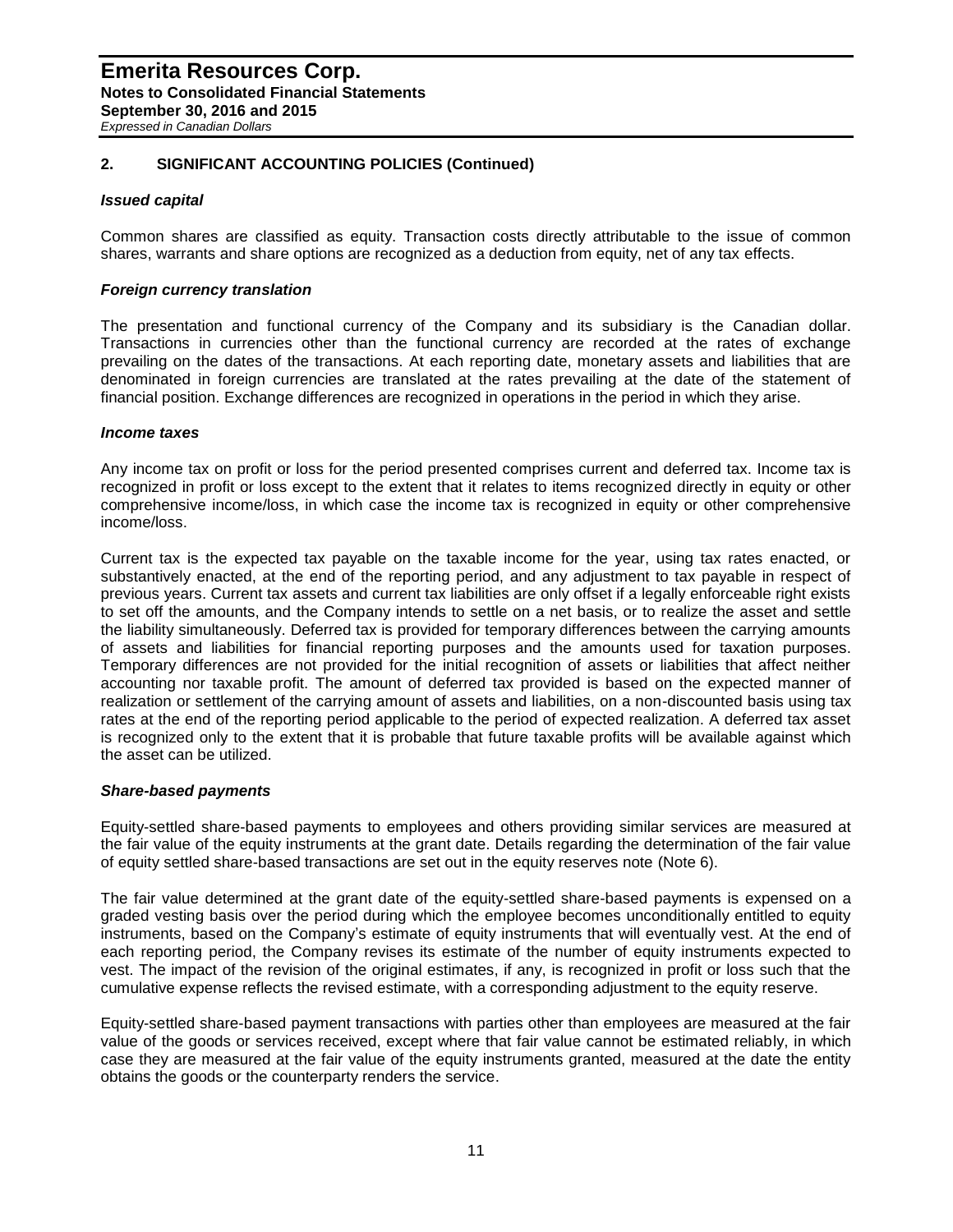## *Share-based payments (continued)*

For those options and warrants that expire after vesting, the recorded value is transferred to deficit.

### *Loss per share*

The Company presents basic and diluted loss per share data for its common shares, calculated by dividing the loss attributable to common shareholders of the Company by the weighted average number of common shares outstanding during the period. The diluted loss per share calculation assumes that any proceeds from the exercise of dilutive stock options and warrants would be used to repurchase common shares at the average market price during the period, with the incremental number of shares being included in the denominator of the diluted loss per share calculation. Diluted loss per share does not adjust the loss attributable to common shareholders or the weighted average number of common shares outstanding when the effect is anti-dilutive. All of the Company's outstanding stock options and warrants were anti-dilutive for the years ended September 30, 2016 and 2015.

### *Impairment of non-financial assets*

The carrying values of capitalized exploration and evaluation properties and equipment are assessed for impairment when indicators of such impairment exist. If any indication of impairment exists an estimate of the asset's recoverable amount is calculated. The recoverable amount is determined as the higher of the fair value less costs to sell for the asset and the asset's value in use.

Impairment is determined for an individual asset, unless the asset does not generate cash inflows that are largely independent of those from other assets or groups of assets. If this is the case, the individual assets of the Company are grouped together into cash generating units ("CGUs") for impairment purposes. Such CGUs represent the lowest level for which there are separately identifiable cash inflows that are largely independent of the cash flows from other assets or other groups of assets. This generally results in the Company evaluating its non-financial assets on a geographical basis.

If the carrying amount of the asset exceeds its recoverable amount, the asset is impaired and an impairment loss is charged to loss so as to reduce the carrying amount to its recoverable amount.

A previously recognized impairment loss is reversed only if there has been a change in the estimates used to determine the asset's recoverable amount since the last impairment loss was recognized. If this is the case, the carrying amount of the asset is increased to its recoverable amount. The increased amount cannot exceed the carrying amount that would have been determined, net of depreciation/amortization, had no impairment loss been recognized for the asset in prior years. Such reversal is recognized in loss.

### *Rehabilitation provision*

The Company records the present value of estimated costs of legal and constructive obligations required to restore operating locations in the period in which the obligation is incurred. The nature of these restoration activities includes dismantling and removing structures, rehabilitating mines and tailings dams, dismantling operating facilities, closure of plant and waste sites, and restoration, reclamation and re-vegetation of affected areas.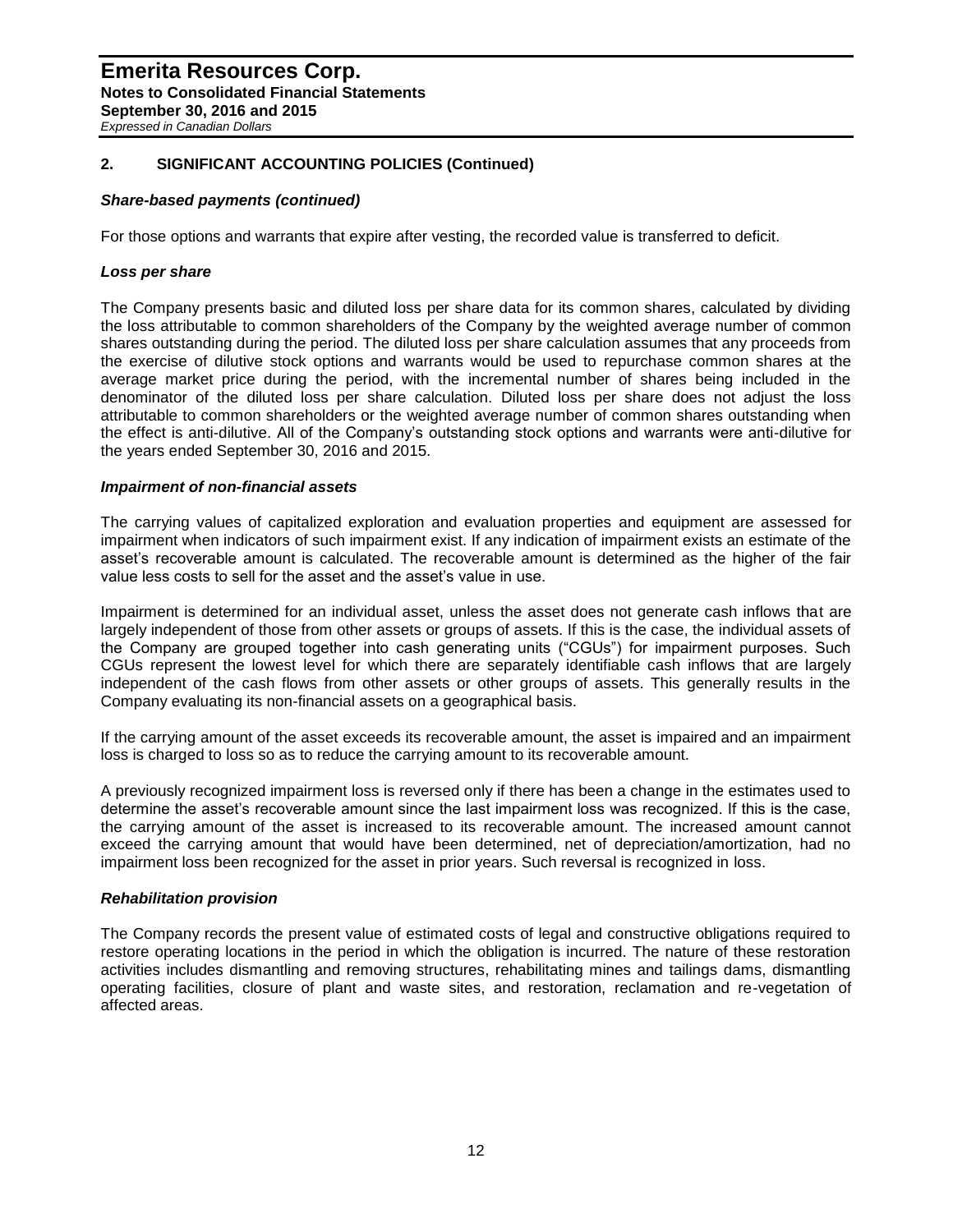## *Rehabilitation provision (continued)*

The obligation generally arises when the asset is installed or the ground / environment is disturbed at the production location. When the liability is initially recognized, the present value of the estimated cost is capitalized by increasing the carrying amount of the related mining assets to the extent that it was incurred prior to the production of related ore. Over time, the discounted liability is increased for the change in present value based on the discount rates that reflect current market assessments and the risks specific to the liability. The periodic unwinding of the discount is recognized in operations as a finance cost. Additional disturbances or changes in rehabilitation costs will be recognized as additions or charges to the corresponding assets and rehabilitation liability when they occur. For closed sites, changes to estimated costs are recognized immediately in loss.

The Company does not currently have any such significant legal or constructive obligations and therefore, no rehabilitation provision has been recorded as at September 30, 2016 or 2015.

### *Future accounting changes*

Certain new standards, interpretations, amendments and improvements to existing standards were issued by the IASB or IFRIC that are mandatory for fiscal years of the Company beginning October 1, 2016 or later. Updates that are not applicable or are not consequential to the Company have been excluded thereof. The Company has not yet determined the impact of the following on its consolidated financial statements.

IFRS 7 – Financial Instruments: Disclosures ("IFRS 7") was amended in September 2014 to clarify whether a servicing contract is continuing involvement in a transferred asset for purposes of determining the disclosures required. IFRS 7 was also amended to clarify that the additional disclosures relating to offsetting are not specifically required for interim periods unless required by IAS 34. The amendments are effective for annual periods beginning on or after January 1, 2016.

IFRS 9 – Financial Instruments ("IFRS 9") was issued by the IASB in November 2009 with additions in October 2010 and May 2013 and will replace IAS 39 Financial Instruments: Recognition and Measurement ("IAS 39"). IFRS 9 uses a single approach to determine whether a financial asset is measured at amortized cost or fair value, replacing the multiple rules in IAS 39. The approach in IFRS 9 is based on how an entity manages its financial instruments in the context of its business model and the contractual cash flow characteristics of the financial assets. Most of the requirements in IAS 39 for classification and measurement of financial liabilities were carried forward unchanged to IFRS 9, except that an entity choosing to measure a financial liability at fair value will present the portion of any change in its fair value due to changes in the entity's own credit risk in other comprehensive income, rather than within profit or loss. The new standard also requires a single impairment method to be used, replacing the multiple impairment methods in IAS 39. IFRS 9 is effective for annual periods beginning on or after January 1, 2018. Earlier adoption is permitted.

IFRS 10 – Consolidated Financial Statements ("IFRS 10") and IAS 28 – Investments in Associates and Joint Ventures ("IAS 28") were amended in September 2014 to address a conflict between the requirements of IAS 28 and IFRS 10 and clarify that in a transaction involving an associate or joint venture, the extent of gain or loss recognition depends on whether the assets sold or contributed constitute a business. The effective date of these amendments is yet to be determined, however early adoption is permitted.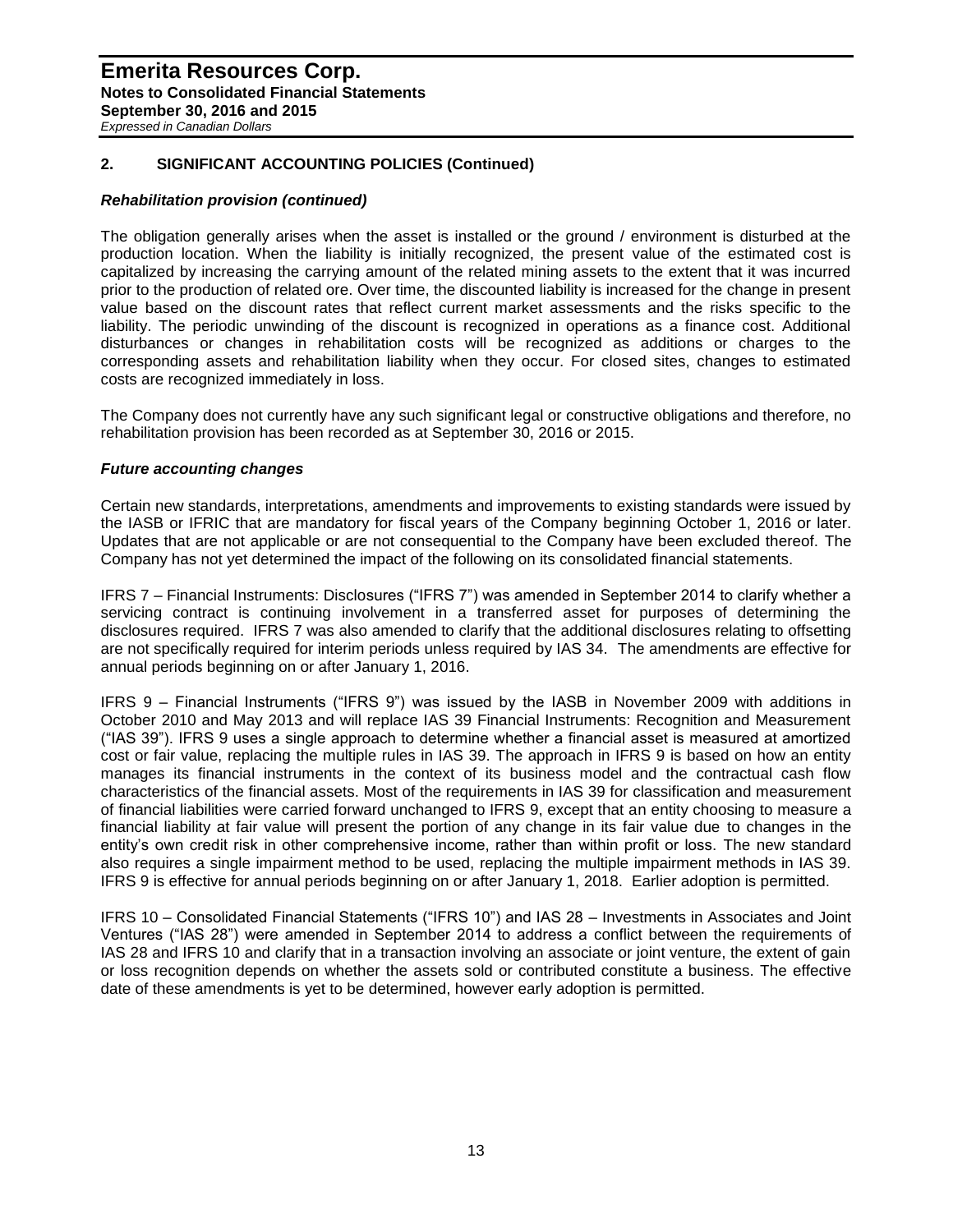### *Future accounting changes (continued)*

IFRS 11 - Joint Arrangements ("IFRS 11") was amended in May 2014 to require business combination accounting to be applied to acquisitions of interests in a joint operation that constitute a business. The amendments are effective for annual periods beginning on or after January 1, 2016.

IAS 1 – Presentation of Financial Statements ("IAS 1") was amended in December 2014 in order to clarify, among other things, that information should not be obscured by aggregating or by providing immaterial information, that materiality consideration apply to all parts of the financial statements and that even when a standard requires a specific disclosure, materiality considerations do apply. The amendments are effective for annual periods beginning on or after January 1, 2016.

IAS 12 – Income Taxes ("IAS 12") was amended in January 2016 to clarify that, among other things, unrealized losses on debt instruments measured at fair value and measured at cost for tax purposes give rise to a deductible temporary difference regardless of whether the debt instrument's holder expects to recover the carrying amount of the debt instrument by sale or by use; the carrying amount of an asset does not limit the estimation of probable future taxable profits; and estimates for future taxable profits exclude tax deduction resulting from the reversal of deductible temporary differences. The amendments are effective for annual periods beginning on or after January 1, 2017. Earlier adoption is permitted.

## **3. EQUIPMENT**

|                                                   |        |   | Office Equipment Office Furniture |    | Software |   | Vehicle |    | Total  |
|---------------------------------------------------|--------|---|-----------------------------------|----|----------|---|---------|----|--------|
| Cost as at September 30, 2014                     | 16,737 | Ś | 18,253                            | \$ | 1,881    | S | 13,762  | S  | 50,633 |
| Additions, 2015                                   |        |   | -                                 |    | -        |   | ۰       | S  |        |
| Cost as at September 30, 2015                     | 16,737 |   | 18,253                            |    | 1,881    |   | 13,762  | Ś  | 50,633 |
| Additions, 2016                                   |        |   | -                                 |    |          |   | ۰       | S  |        |
| Cost as at September 30, 2016                     | 16,737 |   | 18,253                            |    | 1,881    |   | 13,762  |    | 50,633 |
|                                                   |        |   |                                   |    |          |   |         |    |        |
| Accumulated amortization as at September 30, 2014 | 6,197  |   | 2,770                             |    | 578      |   | 2,751   | Ŝ. | 12,296 |
| Charge for the year, 2015                         | 4,184  |   | 1,826                             |    | 620      |   | 2,202   | S  | 8,832  |
| Accumulated amortization as at September 30, 2015 | 10,381 |   | 4,596                             |    | 1,198    |   | 4,953   |    | 21,128 |
| Charge for the year, 2016                         | 4,187  |   | 1,826                             |    | 600      |   | 2,203   | Ŝ. | 8,816  |
| Accumulated amortization as at September 30, 2016 | 14,568 |   | 6,422                             |    | 1,798    |   | 7,156   |    | 29,944 |
|                                                   |        |   |                                   |    |          |   |         |    |        |
| Net book value as at September 30, 2015           | 6,356  | Ŝ | 13,657                            | Ś  | 683      | Ś | 8,809   | Ś  | 29,505 |
| Net book value as at September 30, 2016           | 2,169  | S | 11,831                            | S  | 83       | Ś | 6,606   |    | 20,689 |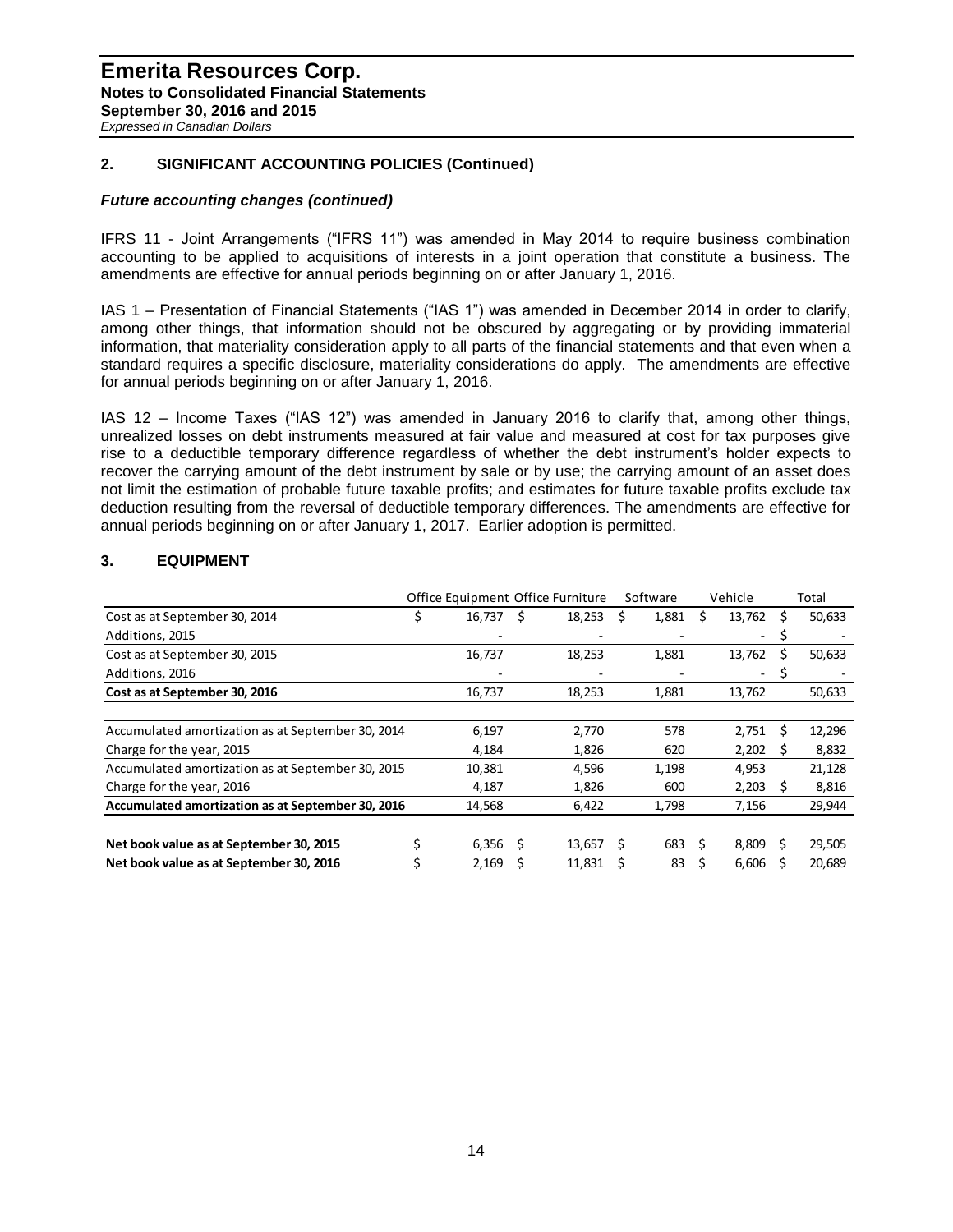## **4. EXPLORATION AND EVALUATION PROPERTIES**

|                                         | Las Morras      | <b>Falcon Litio</b> |           |
|-----------------------------------------|-----------------|---------------------|-----------|
|                                         | <b>Property</b> | <b>Project</b>      | Total     |
|                                         | \$              | \$                  | \$        |
| Balance, September 30, 2015             | 991,834         |                     | 991,834   |
| Cost incurred during the year:          |                 |                     |           |
| Option to purchase                      |                 | 77,500              | 77,500    |
| Land management fees, taxes and permits | 24,816          |                     | 24,816    |
| Field expenses                          | 1,180           |                     | 1,180     |
| Vehicle and fuel                        | 390             |                     | 390       |
| Overhead - Project office Sevilla       | 30,164          |                     | 30,164    |
| Balance, September 30, 2016             | 1,048,384       | 77,500              | 1,125,884 |

|                                          | <b>Property</b><br>S | Las Morras Peña Encina<br><b>Property</b><br>5 | Total<br>\$ |
|------------------------------------------|----------------------|------------------------------------------------|-------------|
| Balance, September 30, 2014              | 867,841              | 111,066                                        | 978,907     |
| Cost incurred during the year:           |                      |                                                |             |
| Land management fees, taxes and permits  | 27,514               |                                                | 27,514      |
| Labour, contract geologists, prospectors | 34,197               |                                                | 34,197      |
| Field expenses                           | 15,532               |                                                | 15,532      |
| Sample analysis                          | 4,295                |                                                | 4,295       |
| <b>Technical reports</b>                 | 8.750                |                                                | 8,750       |
| Travel, meals and accommodations         | 7,905                |                                                | 7,905       |
| Vehicle and fuel                         | 567                  |                                                | 567         |
| Overhead - Project office Sevilla        | 25,233               |                                                | 25,233      |
| Write off                                |                      | (111,066)                                      | (111,066)   |
| Balance, September 30, 2015              | 991,834              |                                                | 991,834     |

The Company has valid permits for two gold exploration properties. Each of the properties is comprised of exploration permits that were issued by the Extremadura regulatory authorities and the Asturias regulatory authorities respectively.

### **Las Morras Property**

• The original exploration permit for Las Morras Property is comprised of 230 claims, totaling approximately 7,000 hectares. The exploration permit for Las Morras was granted in 2012 with an expiry date of April 17, 2015 subject to a right of renewal for an additional three year term. The Company applied for an additional three year term and received approval of the renewal for a period of two years on August 20, 2015. This property is located in the eastern part of the Badajoz Province of Spain. In 2013, the Company applied for five additional permits around the Las Morras Project area in the Extremadura region. Between November 2014 and January 2015, the company received notice from the Extremadura region authorities that these five additional permits had been granted. The additional permits covered areas of Matillas, La Macheula, El Alandre, Matajarda and Garbayuela. As a result of difficult financing conditions, the Company decided to cancel these additional permits on March 12, 2015.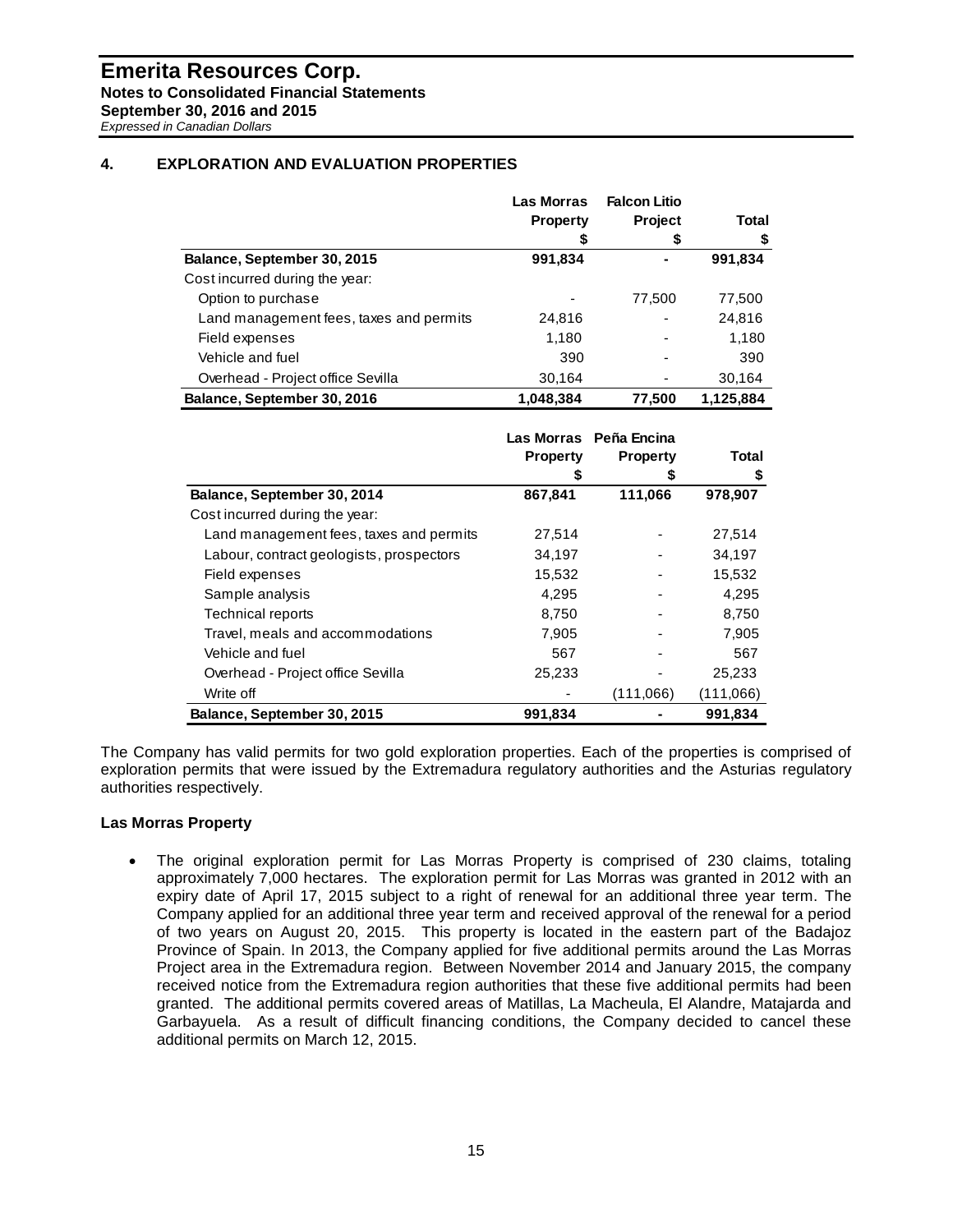## **4. EXPLORATION AND EVALUATION PROPERTIES (continued)**

#### **Pena Encina Property**

 The Peña Encina property is comprised of one exploration permit that expired on April 18, 2015. This property is located in La Codesera District in Spain. The Company has not applied for a renewal of this permit and has formally removed it from its portfolio of mineral properties. For this reason it has written down the full value of the property as at March 31, 2015.

### **Falcon Litio Project**

- In June 2016, the Company entered into a binding letter agreement (the "Falcon Agreement") with Falcon Metais Ltda. ("Falcon") pursuant to which Falcon granted to Emerita an option (the "Option") to acquire a 100% interest in the Falcon Litio MG Project (the "Project") on or before June 13, 2018 (the "Option Expiry Date"). The Falcon Project is located in Minas Gerais State, Brazil, and is comprised of one exploration permit and five applications for exploration permits. The applications for exploration permits have been submitted to the Brazilian Mining Agency by Falcon and will be transferred to Emerita when the exploration permits are granted.
- In order to acquire the Option, Emerita issued 500,000 common shares to Falcon, at a price per share of \$0.155 based on the estimated market value of the shares on the date of issuance. In order to keep the Option in good standing prior to its expiry, Emerita is required to issue an additional 500,000 common shares to Falcon on or before June 13, 2017. In order to exercise the Option and acquire the Project, Emerita must issue a third tranche of 500,000 common shares to Falcon on or before the Option Expiry Date. All issuances of common shares of Emerita are subject to a statutory hold period and to approval by the Exchange. If Emerita exercises the Option and acquires the Project, Falcon will retain a transferable 2% net smelter royalty on all commercial sales from the Project.
- In addition, if a "mineral resource", as defined in National Instrument 43-101 ("NI 43-101"), of at least 20 million tonnes with a grade of at least 1.3% LiO2 is delineated at the Project, Emerita shall either, (i) pay CAD\$5 million in cash to Falcon or, by its sole discretion, (ii) issue CAD\$5 million worth (to be determined on a reasonable volume weighted average price basis) of common shares to Falcon (the "Resource Consideration"). The Resource Consideration shall only be paid by Emerita if (i) the mineral resource is verified by a "qualified person", as such term is defined in NI 43-101, who is independent of Emerita and Falcon, and (ii) at least 50% of the mineral resource is categorized as an "indicated mineral resource" or "measured mineral resource", as defined in NI 43-101.
- Pursuant to the Agreement, Falcon will hold the Project in trust for Emerita until Emerita exercises the Option and the Project is assigned and transferred to Emerita. If Emerita does not exercise the Option by the Option Expiry Date, Falcon will retain the Project.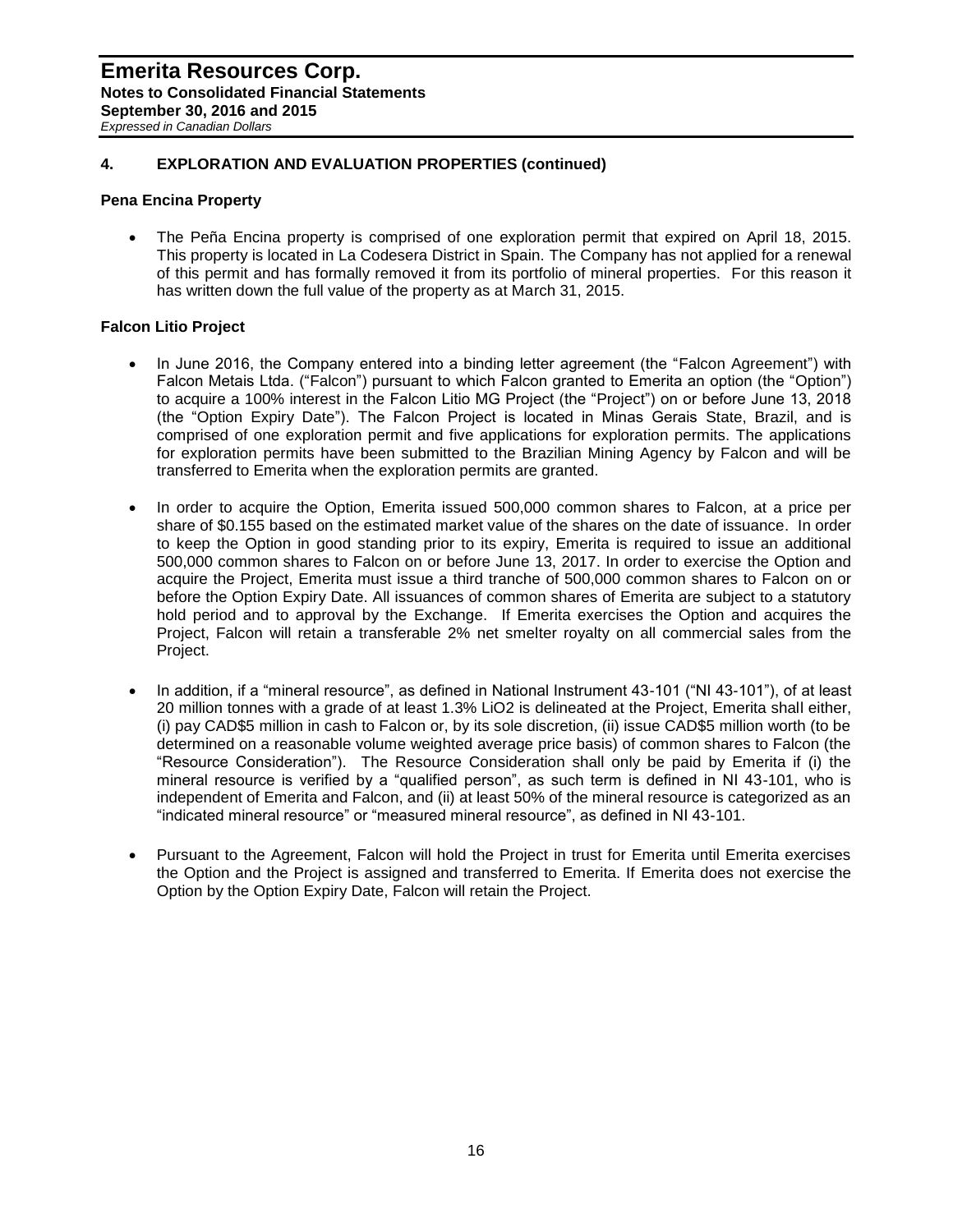## **5. COMMON SHARES**

#### **Authorized**

At September 30, 2016, the authorized share capital consisted of an unlimited number of common shares without par value.

#### **Common Shares Issued**

|                                                       | Number of  |    |           |  |  |
|-------------------------------------------------------|------------|----|-----------|--|--|
|                                                       | shares     |    | Amount    |  |  |
| Balance, September 30, 2014                           | 48,087,829 | \$ | 5,536,826 |  |  |
| Private placement, net of issuance costs (iv)         | 11,000,000 |    | 377,071   |  |  |
| Balance, September 30, 2015                           | 59,087,829 | S  | 5,913,897 |  |  |
|                                                       |            |    |           |  |  |
| Private placement, net of issuance costs (iii)        | 4,250,000  |    | 158,567   |  |  |
| Private placement, net of issuance costs (ii)         | 19,080,000 |    | 721,897   |  |  |
| Mineral Property Option Acquisition (i)               | 500,000    |    | 77,500    |  |  |
| Warrant exercise (Note 6)                             | 680,000    |    | 68,000    |  |  |
| Valuation allocation of exercise of warrants (Note 6) |            |    | 10,621    |  |  |
| Balance, September 30, 2016                           | 83.597.829 | S  | 6,950,482 |  |  |

- (i) On June 13, 2016, the Company entered into a binding letter agreement with Falcon Metais Ltda., granting the Company an option to acquire a 100% interest in the Falcon Litio MG Project on or before June 13, 2018. In order to acquire the option, the Company issued 500,000 common shares at a price per share of \$0.155 (Note 4).
- (ii) On May 20, 2016, the Company completed a non-brokered private placement financing by issuing 19,080,000 units at a price of \$0.05 per unit for gross proceeds of \$954,000. Each unit is comprised of one common share and one warrant. Each warrant is exercisable at a price of \$0.10 per warrant until May 20, 2018. The fair value of the warrants was estimated at \$190,800 using the Black-Scholes option pricing model with the following assumptions: expected dividend yield of 0%; expected volatility of 111%; risk-free interest rate of 0.62% and an expected life of 2 years. In addition, 407,400 finder warrants were granted. Each finder warrant is exercisable at a price of \$0.10 per warrant until May 27, 2018. The fair value of the finder warrants was estimated at \$20,232 using the Black-Scholes option pricing model with the following assumptions: expected dividend yield of 0%; expected volatility of 112%; risk-free interest rate of 0.65% and an expected life of 2 years.
- (iii) On December 24, 2015, the Company completed a non-brokered private placement financing by issuing 4,250,000 units at a price of \$0.05 per unit for gross proceeds of \$212,500. Each unit is comprised of one common share and one warrant. Each warrant is exercisable at a price of \$0.10 per warrant until December 24, 2017. The fair value of the warrants was estimated at \$53,125 using the Black-Scholes option pricing model with the following assumptions: expected dividend yield of 0%; expected volatility of 124%; risk-free interest rate of 0.49% and an expected life of 2 years.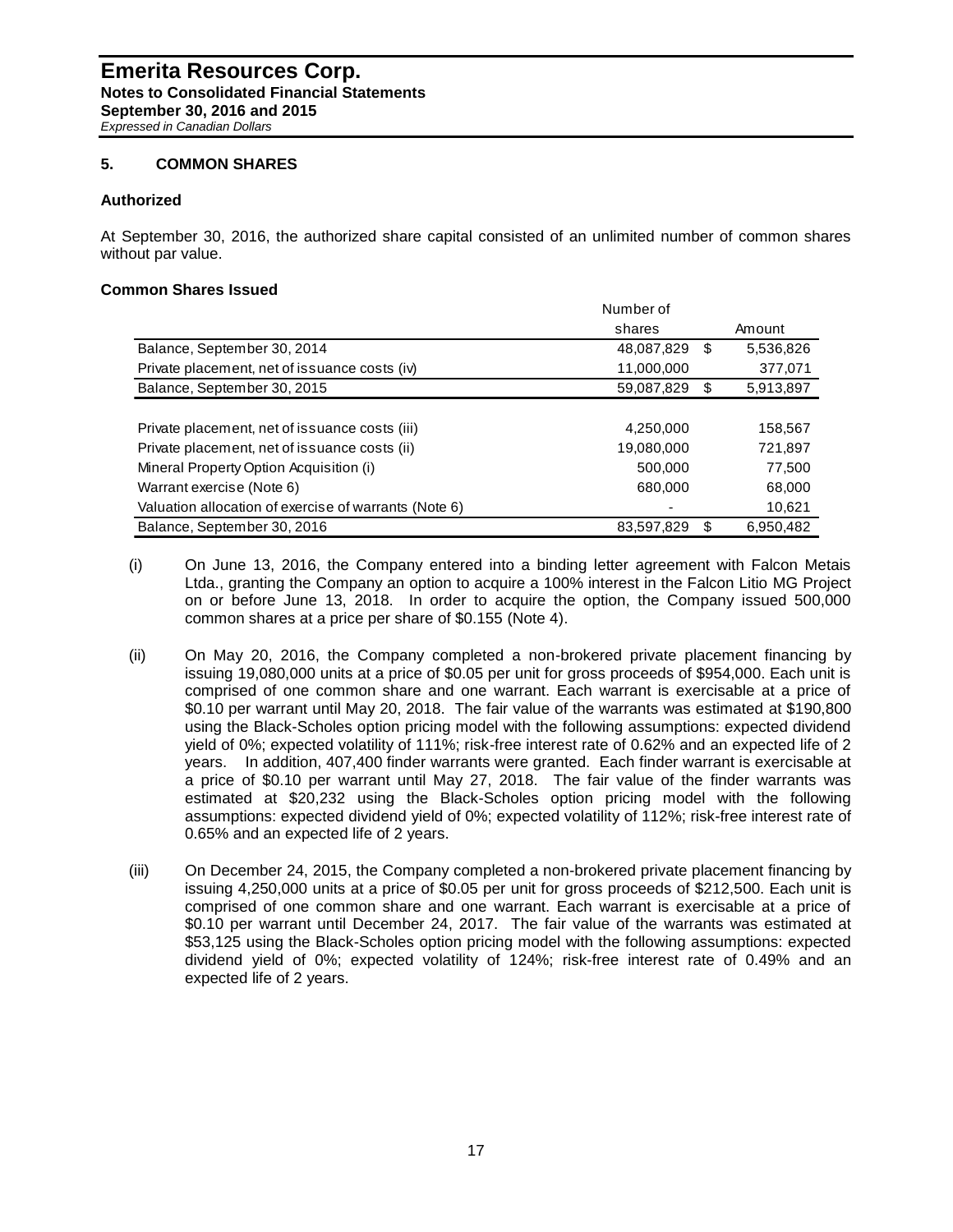## **5. COMMON SHARES (continued)**

#### **Common Shares Issued (continued)**

(iv) On April 24, 2015, the Company completed a non-brokered private placement financing by issuing 11,000,000 units at a price of \$0.05 per unit for gross proceeds of \$550,000. Each unit is comprised of one common share and one warrant. Each warrant is exercisable at a price of \$0.10 per warrant until April 27, 2017. The fair value of the warrants was estimated at \$171,799 using the Black-Scholes option pricing model with the following assumptions: expected dividend yield of 0%; expected volatility of 132%; risk-free interest rate of 0.68% and an expected life of 2 years. Of the total shares issued, one vendor received 2,080,000 shares as payment of outstanding invoices totaling \$104,000.

### **6. EQUITY RESERVES**

#### **Warrants**

The changes in warrants issued during the years ended September 30, 2016 and 2015 are as follows:

|                             |            | Weighted       | Value         |
|-----------------------------|------------|----------------|---------------|
|                             | Number of  | average        | οf            |
|                             | warrants   | exercise price | warrants      |
| Balance, September 30, 2014 | 200,000    | S<br>0.20      | \$.<br>16,000 |
| Expired                     | (200,000)  | 0.20           | (16,000)      |
| Granted                     | 11,000,000 | 0.10           | 171,799       |
| Balance, September 30, 2015 | 11,000,000 | \$<br>0.10     | \$<br>171,799 |
| Granted, December 24, 2015  | 4,250,000  | 0.10           | 53,125        |
| Exercised, April 4, 2016    | (80,000)   | 0.10           | (1,249)       |
| Exercised, April 29, 2016   | (100,000)  | 0.10           | (1, 562)      |
| Granted, May 20, 2016       | 19,080,000 | 0.10           | 190,800       |
| Granted, May 27, 2016       | 407.400    | 0.05           | 20,232        |
| Exercised, June 20, 2016    | (500,000)  | 0.10           | (7,809)       |
| Balance, September 30, 2016 | 34.057.400 | \$<br>0.10     | \$<br>425.336 |

The following summarizes the warrants outstanding as of September 30, 2016:

| Number<br>outstanding<br># | Number<br>exercisable<br># | Grant<br>date | Expiry<br>date      | Exercise<br>price<br>\$ | Grant date<br>fair value<br>\$ | Expected<br>volatility | interest<br>rate | Risk-free Expected<br>life (Yrs)<br># | Expected<br>dividend<br>yield |
|----------------------------|----------------------------|---------------|---------------------|-------------------------|--------------------------------|------------------------|------------------|---------------------------------------|-------------------------------|
| 10.320.000                 | 10.320.000                 | 24-Apr-15     | 24-Apr-17           | \$0.10                  | 161.179                        | 132%                   | 0.68%            | 2.00                                  | $0\%$                         |
| 4.250.000                  | 4.250.000                  |               | 24-Dec-15 24-Dec-17 | \$0.10                  | 53.125                         | 124%                   | 0.49%            | 2.00                                  | $0\%$                         |
| 19,080,000                 | 19.080.000                 |               | 20-May-16 20-May-18 | \$0.10                  | 190.800                        | 111%                   | 0.62%            | 2.00                                  | $0\%$                         |
| 407.400                    | 407.400                    |               | 27-May-16 27-May-18 | \$0.10                  | 20.232                         | 112%                   | 0.65%            | 2.00                                  | $0\%$                         |
| 34.057.400                 | 34,057,400                 |               |                     |                         | 425,336                        |                        |                  |                                       |                               |

The weighted-average remaining contractual life of the warrants as of September 30, 2016 is 1.74 years  $(2015 - 1.57 \text{ years}).$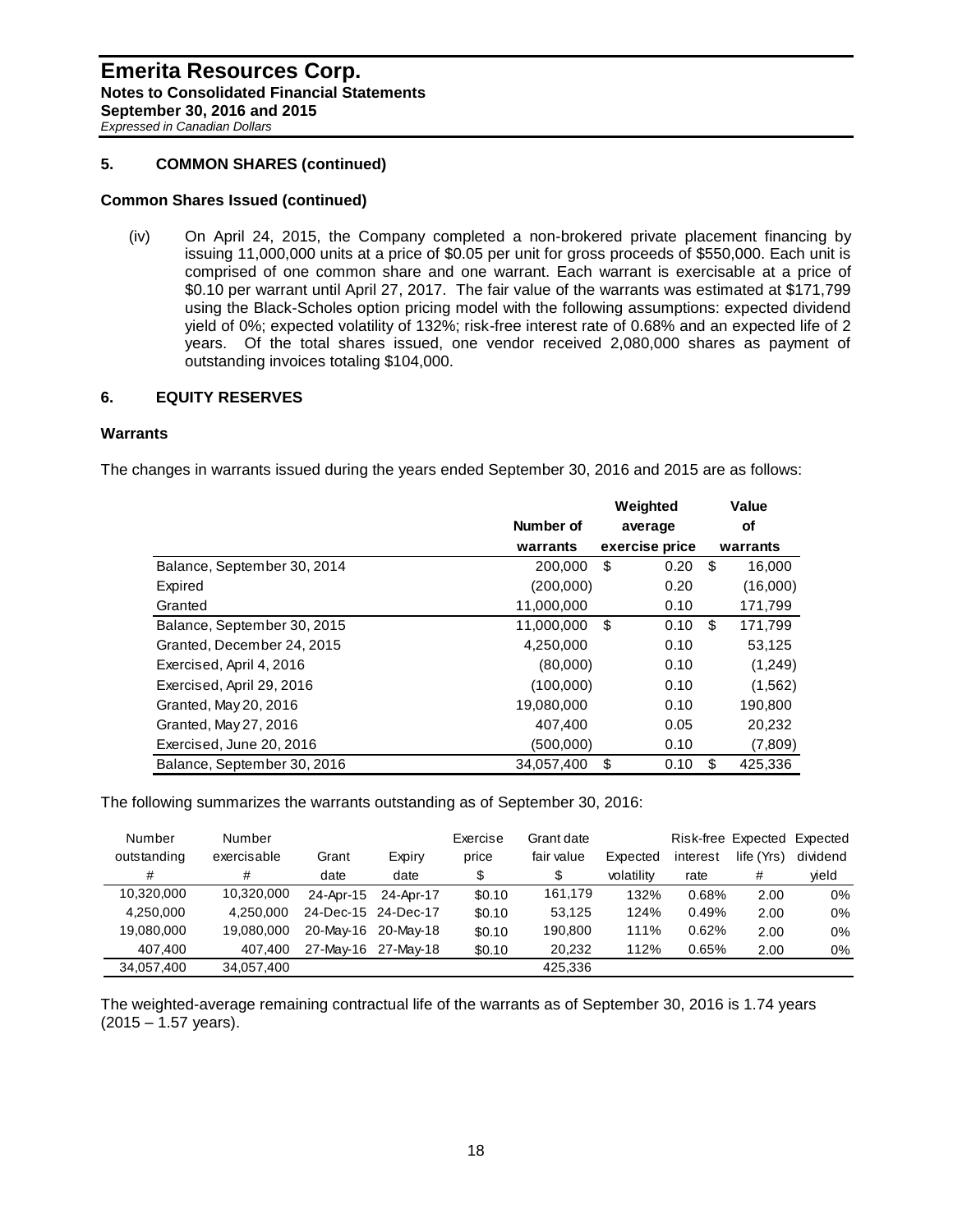## **6. EQUITY RESERVES (continued)**

### **Share-based payments**

The changes in stock options issued during the years ended September 30, 2016 and 2015 are as follows:

|                                      |             | Weighted               | <b>Estimated</b> |
|--------------------------------------|-------------|------------------------|------------------|
|                                      | Number of   | average                | grant date       |
|                                      |             | options exercise price | fair value       |
| Balance, September 30, 2015 and 2014 | 3,560,000   | \$<br>0.18             | \$<br>317,069    |
| Granted, November 25, 2015           | 200,000     | 0.10                   | 4,000            |
| Expired, January 10, 2016            | (3,000,000) | 0.20                   | (300,000)        |
| Granted, March 1, 2016               | 200,000     | 0.05                   | 2,000            |
| Expired, August 28, 2016             | (560,000)   | 0.10                   | (17,069)         |
| Granted, August 29, 2016             | 4,450,000   | 0.10                   | 311,500          |
| Granted, September 8, 2016           | 150,000     | 0.10                   | 10,500           |
| Balance, September 30, 2016          | 5.000.000   | \$<br>0.10             | \$<br>328,000    |

Options outstanding as of September 30, 2016 are as follows:

|             |             |           |                     |          | Estimated  |            |          |                    |          |
|-------------|-------------|-----------|---------------------|----------|------------|------------|----------|--------------------|----------|
| Number      | Number      |           |                     | Exercise | grant date |            |          | Risk-free Expected | Expected |
| outstanding | exercisable | Grant     | Expiry              | price    | fair value | Expected   | interest | life (Yrs)         | dividend |
| #           | #           | date      | date                | \$       | \$         | volatility | rate     | #                  | vield    |
| 200,000     | 200.000     |           | 25-Nov-15 25-Nov-17 | \$0.10   | 4.000      | 118%       | 0.63%    | 2.00               | $0\%$    |
| 200,000     | 200.000     | 01-Mar-16 | 01-Mar-18           | \$0.05   | 2,000      | 98%        | 0.53%    | 2.00               | $0\%$    |
| 4.450.000   | 4.450.000   |           | 29-Aug-16 29-Aug-21 | \$0.10   | 311.500    | 128%       | 0.72%    | 5.00               | $0\%$    |
| 150.000     | 150.000     | 08-Sep-16 | 08-Sep-21           | \$0.10   | 10,500     | 128%       | 0.68%    | 5.00               | 0%       |
| 5,000,000   | 5,000,000   |           |                     |          | 328,000    |            |          |                    |          |

The weighted average remaining contractual life of the options as of September 30, 2016 is 4.63 years (2015 – 0.38 years).

## **7. CAPITAL MANAGEMENT**

The Company manages and adjusts its capital structure based on available funds in order to support the acquisition, exploration and development of exploration and evaluation properties. The Board does not establish quantitative return on capital criteria for management, but rather relies on the expertise of the Company's management to sustain future development of the business. The capital of the Company consists of common shares, warrants and options of the Company.

The properties in which the Company currently has an interest are in the exploration and evaluation stage; as such, the Company is dependent on external financing to fund its activities. In order to carry out planned exploration and evaluation and pay for administrative costs, the Company must raise additional amounts.

The Company may continue to assess new properties and may seek to acquire an interest in additional properties if it feels there is sufficient geologic or economic potential and if it has adequate financial resources to do so.

Management reviews its capital management approach on an ongoing basis and believes that this approach, given the relative size of the Company, is reasonable. There were no significant changes in the Company's approach to capital management during the years ended September 30, 2016 and 2015.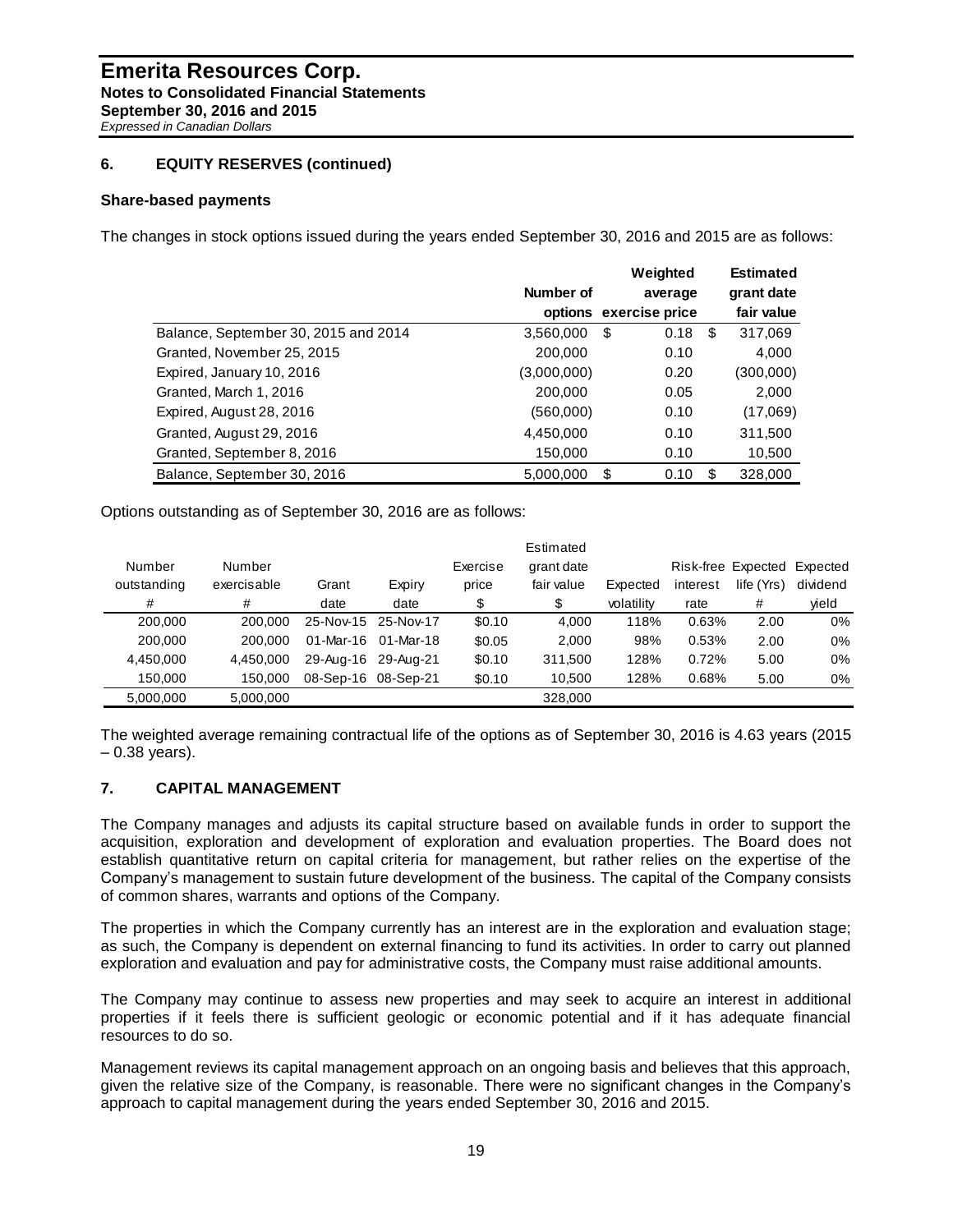## **7. CAPITAL MANAGEMENT (continued)**

The Company and its subsidiaries are not subject to any capital requirements imposed by a lending institution or regulatory body, other than of the TSX Venture Exchange ("TSXV") which requires adequate working capital or financial resources of the greater of (i) \$50,000 and (ii) an amount required in order to maintain operations and cover general and administrative expenses for a period of 6 months.

As of September 30, 2016, the Company may not be compliant with the policies of the TSXV. The impact of this violation is not known and is ultimately dependent on the discretion of the TSXV.

## **8. FINANCIAL INSTRUMENTS**

Financial instruments recorded at fair value on the statement of financial position are classified using a fair value hierarchy that reflects the significance of the inputs used in making the measurements. The fair value hierarchy has the following levels:

- a) Level 1 Unadjusted quoted prices in active markets for identical assets or liabilities;
- b) Level 2 Inputs other than quoted prices that are observable for assets or liabilities, either directly or indirectly; and
- c) Level 3 Inputs for assets and liabilities that are not based on observable market data.

The fair value hierarchy requires the use of observable market inputs whenever such inputs exist. A financial instrument is classified to the lowest level of the hierarchy for which a significant input has been considered in measuring fair value.

The Company's financial instruments include cash, and accounts payable and accrued liabilities. The carrying values of these financial instruments reported in the statement of financial position approximate their respective fair values due to the relatively short-term nature of these instruments. As at September 30, 2016 and 2015, the Company had no instruments to classify in the fair value hierarchy.

The Company's risk exposures and the impact on the Company's financial instruments are summarized below:

(a) *Credit risk* 

Counterparty credit risk is the risk that the financial benefits of contracts with a specific counterparty will be lost if a counterparty defaults on its obligations under the contract. This includes any cash amounts owed to the Company by those counterparties, less any amounts owed to the counterparty by the Company where a legal right of set-off exists and also includes the fair values of contracts with individual counterparties which are recorded in the financial statements.

a. *Trade credit risk*

The Company is not exposed to significant trade credit risk.

b. *Cash*

In order to manage credit and liquidity risk the Company's policy is to invest only in highly rated investment grade instruments that have maturities of three months or less. Limits are also established based on the type of investment, the counterparty and the credit rating.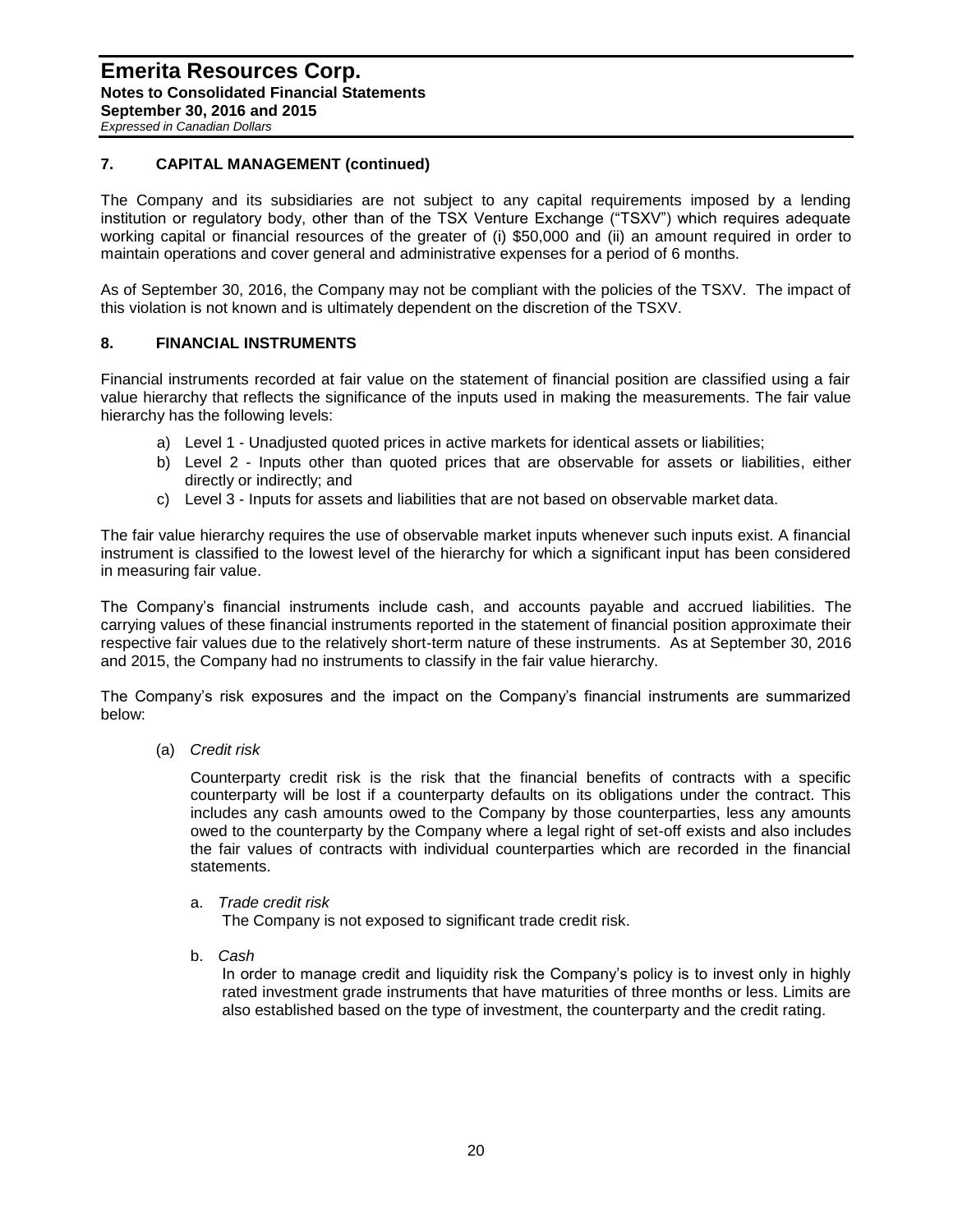### **8. FINANCIAL INSTRUMENTS (Continued)**

#### (b) *Currency risk*

Currency risk is the risk that the fair value of, or future cash flows from, the Company's financial instruments will fluctuate because of changes in foreign exchange rates. The Company's foreign currency risk arises primarily with respect to the Euro from its property interests in Spain and US dollars from operations. Fluctuations in the exchange rates between these currencies and the Canadian dollar could have a material effect on the Company's business, financial condition and results of operations. The Company does not engage in any hedging activity to mitigate this risk.

As at September 30, 2016 and 2015, the Company had the following financial instruments and denominated in foreign currency (expressed in Canadian dollars):

|                                          | Euro               |    | <b>US dollars</b> |
|------------------------------------------|--------------------|----|-------------------|
| Cash                                     | \$<br>26.484       | S  | 7.870             |
| Accounts payable and accrued liabilities | (460,465)          |    | (288,877)         |
|                                          | \$<br>(433, 981)   | \$ | (281,007)         |
| September 30, 2015                       | Euro               |    | <b>US dollars</b> |
|                                          |                    |    |                   |
| Cash                                     | \$<br>38,391       | \$ | 5,352             |
| Accounts payable and accrued liabilities | (465,855)          |    | (124,898)         |
|                                          | \$<br>(427,464) \$ |    | (119, 546)        |

#### **September 30, 2016**

A 1% strengthening (weakening) of the Canadian dollar against the Euro and US dollar would decrease (increase) net loss by approximately \$4,000 (2015 - \$4,000), and \$3,000 (2015- \$1,200), respectively.

*(c) Liquidity risk* 

Liquidity risk is the risk that an entity will encounter difficulty in meeting obligations associated with financial liabilities. The Company's approach to managing liquidity risk is to ensure that it will have sufficient liquidity to meet liabilities when due. At September 30, 2016, the Company had a cash balance of \$306,773 (September 30, 2015 - \$50,477) to settle current liabilities of \$1,482,211 (September 30, 2015 - \$1,137,629). The Company's trade payables have contractual maturities of less than 30 days and are subject to normal trade terms.

### *(d) Commodity / Equity price risk*

The Company is exposed to price risk with respect to commodity and equity prices. Equity price risk is defined as the potential adverse impact on the Company's earnings due to movements in individual equity prices or general movements in the level of the stock market. Commodity price risk is defined as the potential adverse impact on earnings and economic value due to commodity price movements and volatilities. The Company closely monitors commodity prices, as it relates to gold, individual equity movements and the stock market to determine the appropriate course of action to be taken by the Company. Commodity price risk is remote as the Company is not a producing entity.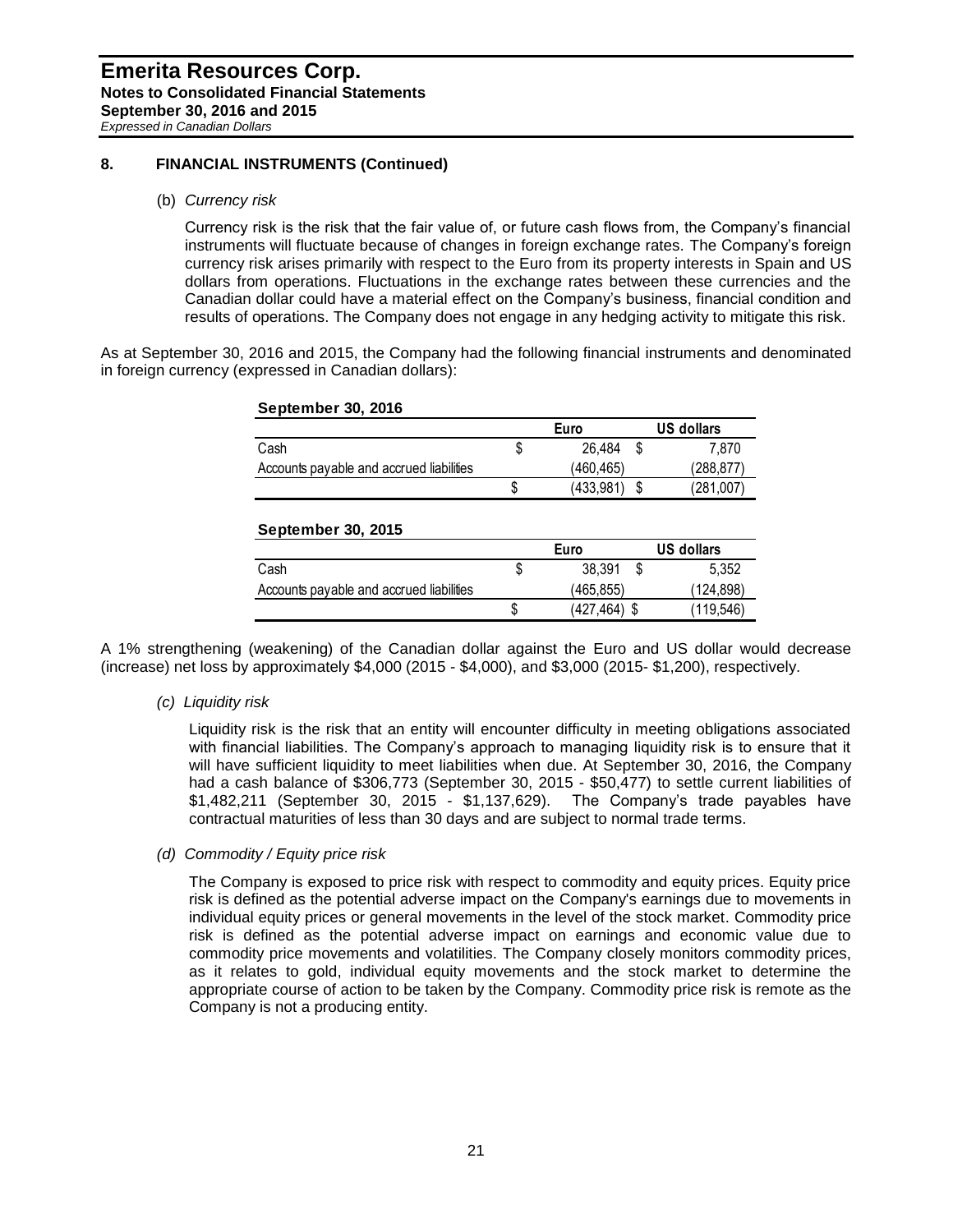## **9. RELATED PARTY TRANSACTIONS**

The Company shares office space with other companies who may have common officers or directors. The costs associated with this space are administered by an unrelated company.

As at September 30, 2016 an amount of \$634,927 included in accounts payable, were owed to directors and officers of the Company (September 30, 2015 - \$297,163). The amounts outstanding on fees are unsecured, non-interest bearing, with no fixed terms of repayment.

### *Compensation of key management personnel of the Company*

In accordance with IAS 24, key management personnel are those persons having authority and responsibility for planning, directing and controlling the activities of the Company directly or indirectly, including any directors (executive and non-executive) of the Company. During the years ended September 30, 2016 and 2015, the remuneration of directors and other key management personnel are as follows:

|                      |    | Year ended    |   |         |  |  |  |
|----------------------|----|---------------|---|---------|--|--|--|
|                      |    | September 30, |   |         |  |  |  |
|                      |    | 2016<br>2015  |   |         |  |  |  |
| Mangement fees       | \$ | 299,560       | S | 393,109 |  |  |  |
| Directors fees       |    | 90,000        |   | 82,000  |  |  |  |
| Share-based payments |    | 196,000       |   |         |  |  |  |
|                      | S  | 585,560       | S | 475,109 |  |  |  |

In connection with the May 20, 2016 placement (see Note 5(ii)), officers and directors of the Company subscribed for 500,000 units of the Company for a total proceeds of \$25,000.

In connection with the December 24, 2015 placement (see Note 5(iii)), officers and directors of the Company subscribed for 100,000 units of the Company for a total proceeds of \$5,000.

In connection with the April 24, 2015 placement (see Note 5(iv)), officers and directors of the Company subscribed for 1,500,000 units of the Company for a total proceeds of \$75,000.

### **10. SEGMENT INFORMATION**

The Company conducts its business as a single operating segment, being mineral exploration and evaluation in Spain and Brazil. At September 30, 2016 and 2015, all exploration and evaluation assets were located in Spain. The following tables summarize the total assets and liabilities by geographic segment as at September 30, 2016 and 2015: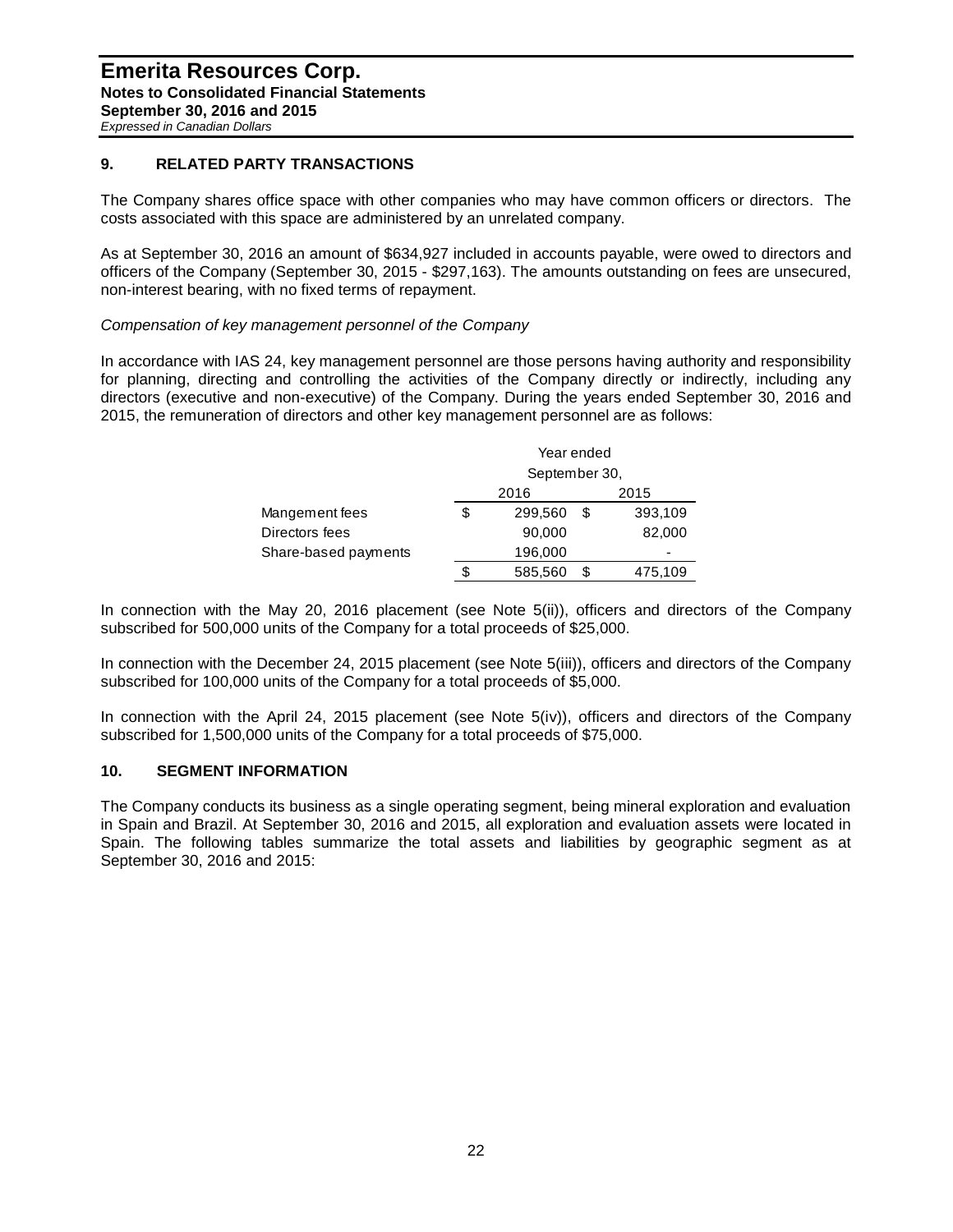## **Emerita Resources Corp. Notes to Consolidated Financial Statements September 30, 2016 and 2015**

*Expressed in Canadian Dollars*

## **10. SEGMENT INFORMATION (continued)**

| September 30, 2016                       | <b>Spain</b>    | Canada          | Total           |
|------------------------------------------|-----------------|-----------------|-----------------|
| Cash                                     | \$<br>26,484    | \$<br>280,289   | \$<br>306,773   |
| Other current assets                     | 125,703         | 42,330          | 168,033         |
| Reclamation deposit                      | 16,952          |                 | 16,952          |
| Property, plant and equipment            | 20,689          |                 | 20,689          |
| Exploration and evaluation properties    | 1,125,884       |                 | 1,125,884       |
| <b>Total Assets</b>                      | \$<br>1,315,712 | \$<br>322,619   | \$<br>1,638,331 |
|                                          |                 |                 |                 |
| Accounts payable and accrued liabilities | \$<br>460,465   | \$<br>1,021,746 | \$<br>1,482,211 |
| <b>Total liabilities</b>                 | \$<br>460,465   | \$<br>1,021,746 | \$<br>1,482,211 |
| <b>September 30, 2015</b>                | Spain           | Canada          | Total           |
|                                          |                 |                 |                 |
| Cash                                     | \$<br>38,391    | \$<br>12,086    | 50,477          |
| Other current assets                     | 91,074          | 16,537          | 107,611         |
| Reclamation deposit                      | 17,194          |                 | 17,194          |
| Property, plant and equipment            | 29,505          |                 | 29,505          |
| Exploration and evaluation properties    | \$<br>991,834   |                 | 991,834         |
| <b>Total Assets</b>                      | \$<br>1,167,998 | \$<br>28,623    | \$<br>1,196,621 |
|                                          |                 |                 |                 |
| Accounts payable and accrued liabilities | \$<br>465,854   | \$<br>671,775   | 1,137,629       |
| <b>Total liabilities</b>                 | \$<br>465,854   | \$<br>671,775   | \$<br>1,137,629 |

The following tables summarize the loss by geographic segment for the years ended September 30, 2016 and 2015:

| September 30, 2016                  | <b>Spain</b>    | Canada         | Total     |
|-------------------------------------|-----------------|----------------|-----------|
| Interest income                     | \$              | \$<br>(98) \$  | (98)      |
| Project evalution expenses          | 465,691         |                | 465,691   |
| General and administrative expenses |                 | 1,058,328      | 1,058,328 |
| Foreign exchange (gain) loss        |                 | (2,927)        | (2,927)   |
| <b>Loss</b>                         | \$<br>465,691   | 1,055,303<br>S | 1,520,994 |
| <b>September 30, 2015</b>           | <b>Spain</b>    | Canada         | Total     |
| Interest income                     | \$              | \$<br>(39)     | (39)      |
| Project evalution expenses          | 1,401,824       |                | 1,401,824 |
| <b>Property writeoff</b>            | 111,066         |                | 111,066   |
| General and administrative expenses |                 | 841,482        | 841,482   |
| Foreign exchange loss               | 23,157          | 8,900          | 32,057    |
| <b>Loss</b>                         | \$<br>1.536.047 | 850.343<br>S   | 2,386,390 |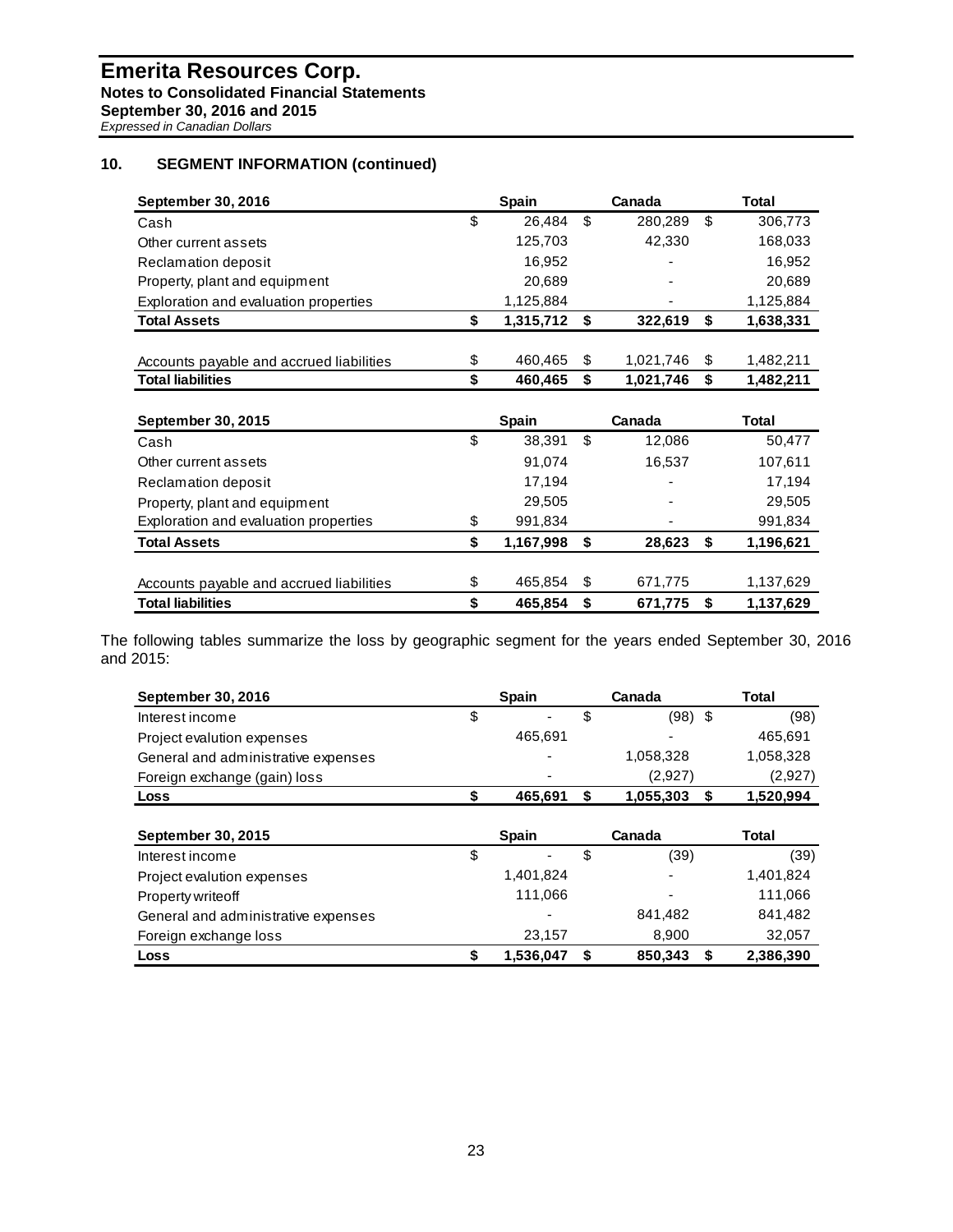## **11. INCOME TAXES**

Major items causing the Company's effective income tax rate to differ from the combined Canadian federal and provincial statutory rate of 26.50% (2015 – 26.50%) were as follows:

#### *Provision for income taxes*

|                                                      | 2016        | 2015        |
|------------------------------------------------------|-------------|-------------|
|                                                      |             |             |
| (Loss) before income taxes                           | (1,520,994) | (2,386,390) |
| Expected income tax recovery based on statutory rate | (403,000)   | (632,000)   |
| Adjustment to expected income tax benefit:           |             |             |
| Share-based payments                                 | 87,000      |             |
| Expenses not deductible for tax purposes             | 1.000       |             |
| Difference in tax rates                              | (16,000)    |             |
| Difference in foreign exchange rates                 | (20,000)    | (38,000)    |
| Change in benefit of tax assets not recognized       | 351,000     | 670,000     |
|                                                      |             |             |
| Deferred income tax provision (recovery)             |             |             |
|                                                      |             |             |

## *Deferred income taxes*

Deferred income tax assets have been recognized in respect of the following items:

|                                       | 2016      | 2015      |
|---------------------------------------|-----------|-----------|
|                                       |           |           |
| Exploration and evaluation properties | (277,000) | (263,000) |
| Non-capital loss carry-forwards       | 277,000   | 263,000   |
|                                       |           |           |
| Net tax assets (liabilities)          |           |           |

Deferred income tax assets have not been recognized in respect of the following deductible temporary differences:

|                                 | 2016      | 2015      |
|---------------------------------|-----------|-----------|
| Non-capital loss carry-forwards | 6,165,000 | 5,109,000 |
| Share issue costs               | 25,000    | 12,000    |
| Other temporary differences     | 141,000   | 141,000   |
| Total                           | 6,331,000 | 5,262,000 |

Non-capital losses of \$3,579,000 in Canada expire between 2029 and 2036. Non-capital losses of €2,401,000 (\$3,540,000) in Spain expire between 2030 and 2034. The potential future benefit of these losses has not been recognized in the consolidated financial statements because it is not probable that future taxable profit will be available against which the Company can use the benefits.